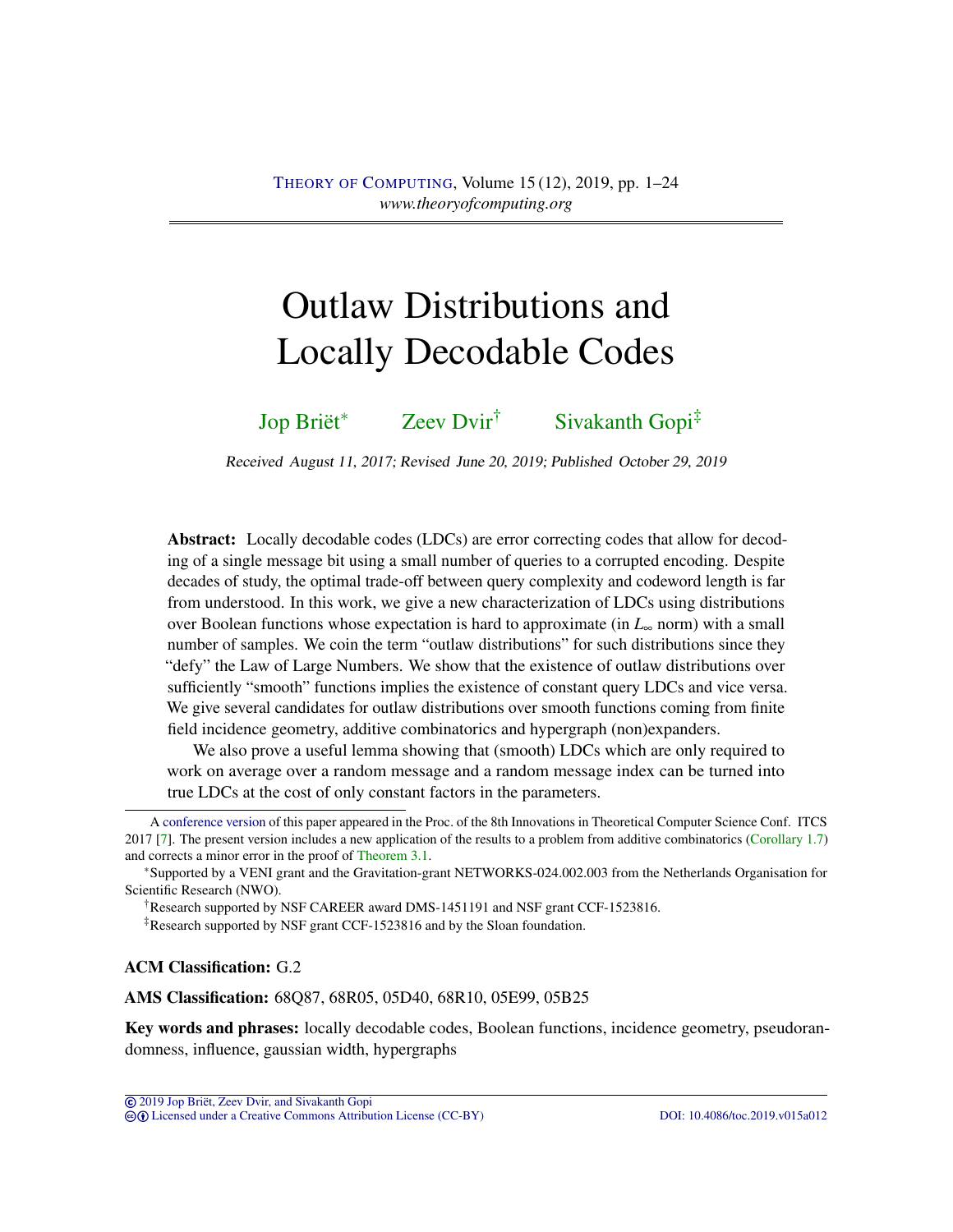# <span id="page-1-0"></span>1 Introduction

Error correcting codes (ECCs) solve the basic problem of communication over noisy channels by encoding a message into a codeword from which, even if the channel partially corrupts it, the message can later be retrieved. Pioneering work of Shannon [\[32\]](#page-21-0) showed the existence of optimal (capacity-achieving) ECCs, giving one of the earliest applications of the probabilistic method. The problem of explicitly constructing such codes has fueled the development of coding theory ever since. Similarly, the exploration of many other fascinating structures, such as Ramsey graphs, expander graphs, two-source extractors, etc., began with a striking existence proof via the probabilistic method, only to be followed by decades of catch-up work on explicit constructions. Locally decodable codes (LDCs) are a special class of error correcting codes whose development has not followed this line. The defining feature of LDCs is that they allow for ultrafast decoding of single message bits, a property that typical ECCs lack, as their decoders must read an entire (possibly corrupted) codeword to achieve the same. They were first formally defined in the context of channel coding in [\[25\]](#page-20-0), although they (and the closely related locally correctable codes) implicitly appeared in several previous works in other settings, such as computation and program checking [\[4,](#page-19-1) [5\]](#page-19-2), probabilistically checkable proofs [\[3,](#page-19-3) [2\]](#page-19-4) and private information retrieval schemes (PIRs) [\[11\]](#page-19-5). More recently, LDCs have even found applications in Banach-space geometry [\[9\]](#page-19-6) and LDC-inspired objects called local reconstruction codes found applications in fault tolerant distributed storage systems [\[21\]](#page-20-1). See [\[40\]](#page-22-3) for a survey of LDCs and some of the applications.

Despite their many applications, our knowledge of LDCs is very limited; the best constructions we know are far from what is currently known about their limits. Although standard random (linear) ECCs do allow for some weak local-decodability, they are outperformed by even the earliest explicit constructions [\[26\]](#page-21-1). All the known constructions of LDCs were obtained by explicitly designing such codes using some algebraic objects like low-degree polynomials or matching vectors [\[40\]](#page-22-3).

In this paper, we give a characterization of LDCs in probabilistic and geometric terms, making them amenable to probabilistic constructions. On the flip side, these characterizations might also be easier to work with for the purpose of showing lower bounds. We will make this precise in the next section. Let us first give the formal definition of an LDC.

**Definition 1.1** (Locally decodable code). For positive integers  $k, n, q$  and parameters  $\eta, \delta \in (0, 1/2]$ , a map  $C: \{0,1\}^k \to \{0,1\}^n$  is a  $(q,\delta,\eta)$ -*locally decodable code* if, for every  $i \in [k]$ , there exists a randomized *decoder* (a probabilistic algorithm)  $A_i$  such that:

• For every message  $x \in \{0,1\}^k$  and string  $y \in \{0,1\}^n$  that differs from the codeword  $C(x)$  in at most δ*n* coordinates,

$$
\Pr[\mathcal{A}_i(y) = x_i] \ge \frac{1}{2} + \eta. \tag{1.1}
$$

• The decoder  $A_i$  non-adaptively<sup>1</sup> queries at most *q* coordinates of  $y$ <sup>2</sup>

<sup>&</sup>lt;sup>1</sup>Any adaptive q-query decoder can be converted into a  $(2<sup>q</sup> - 1)$ -query non-adaptive decoder. Since in this paper we only deal with constant *q*, we will assume that the decoders are always non-adaptive.

<sup>&</sup>lt;sup>2</sup>We can assume that on input  $y \in \{0,1\}^n$ , the decoder  $A_i$  first samples a set  $S \subseteq [n]$  of at most *q* coordinates according to a probability distribution depending on *i* only and then returns a random bit depending only on *i*, *S* and the values of *y* at *S*.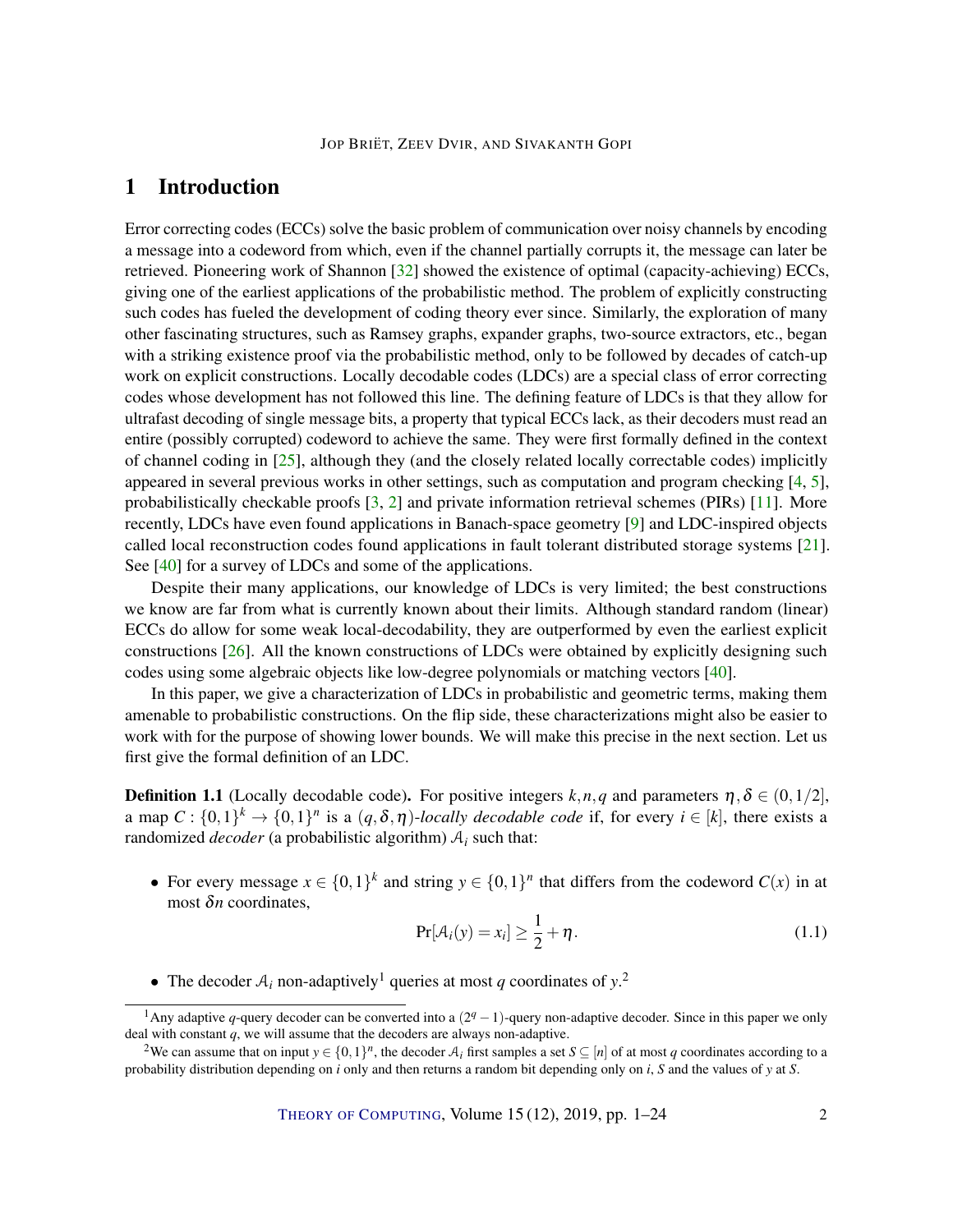<span id="page-2-0"></span>Known results. The main parameters of LDCs are the number of queries *q* and the length *n* of the encoding as a function of *k* and *q*, typically the parameters  $\delta$ ,  $\eta$  are fixed constants. The simplest example is the Hadamard code, which is a 2-query LDC with  $n = 2<sup>k</sup>$ . The 2-query regime is the only nontrivial case where optimal lower bounds are known: it was shown in [\[27,](#page-21-2) [20\]](#page-20-2) that exponential length is necessary. In general, Reed-Muller codes of degree *q*−1 are *q*-query LDCs of length *n* = exp(*O*(*k* 1/*q*−1 )). For a long time, these were the best constructions for constant *q*, until in breakthrough works, Yekhanin [\[39\]](#page-21-3) and Efremenko [\[16\]](#page-20-3) constructed 3-query LDCs with subexponential length  $n = \exp(\exp(O(\sqrt{\log k}))).$ More generally they constructed 2<sup>*r*</sup>-query LDCs with length  $n = \exp(\exp(O(\log^{1/r} k)))$ . For  $q \ge 3$ , the best currently known lower bounds leave huge gaps, giving only polynomial bounds. A 3-query LDC must have length  $n \ge \tilde{\Omega}(k^2)$ , and more generally for a *q*-query LDC,  $n \ge \tilde{\Omega}(k^{1+1/(\lceil q/2 \rceil-1)})$  [\[27,](#page-21-2) [38\]](#page-21-4).<sup>3</sup> LDCs where the codewords are over a large alphabet are studied because of their relation to private information retrieval schemes [\[11,](#page-19-5) [25\]](#page-20-0). In [\[15\]](#page-20-4), 2-query LDCs of length  $n = \exp(k^{o(1)})$  over an alphabet of size  $exp(k^{o(1)})$  were constructed. There is also some exciting recent work on LDCs where the number of queries grows with *k*, in which case there are explicit constructions with constant rate (that is,  $n = O(k)$ ) and query complexity  $q = \exp(O(\sqrt{\log n}))$ ; in fact we can even achieve the optimal rate-distance tradeoff of traditional error correcting codes  $[29, 28, 22]$  $[29, 28, 22]$  $[29, 28, 22]$  $[29, 28, 22]$  $[29, 28, 22]$ . We cannot yet rule out the exciting possibility that constant rate LDCs with polylogarithmic query complexity exist.

## 1.1 LDCs from distributions over smooth Boolean functions

Our main result shows that LDCs can be obtained from "outlaw" distributions over "smooth" functions. The term outlaw refers to the Law of Large Numbers, which says that the average of independent samples tends to the expectation of the distribution from which they are drawn. Roughly speaking, a probability distribution is an outlaw if many samples are needed for a good estimation of the expectation and a smooth function over the *n*-dimensional Boolean hypercube is one that has no influential variables. Paradoxically, while many instances of the probabilistic method use the fact that sample means of a small number of independent random variables tend to concentrate around the true mean, as captured for example by the Chernoff bound, our main result requires precisely the opposite. We show that if *at least k* samples from a distribution over smooth functions are needed to approximate the mean, then there exists an  $O(1)$ -query LDC sending  $\{0,1\}^{\Omega(k)}$  to  $\{0,1\}^n$ , where the hidden constants depend only the smoothness and mean-estimation parameters.

To make this precise, we now formally define smooth functions and outlaw distributions. Given a function  $f: \{-1, 1\}^n \to \mathbb{R}$ , its *spectral norm* is defined by

$$
||f||_{\rm sp} = \sum_{S \subset [n]} |\widehat{f}(S)|,
$$

where  $\hat{f}(S)$  are the Fourier coefficients of *f* (see [Section](#page-7-0) [2](#page-7-0) for basics on Fourier analysis). In words, the spectral norm of *f* is the  $\ell_1$ -norm of its spectrum (i.e., its Fourier coefficients).<sup>4</sup> We also consider the supremum norm,  $||f||_{L_{\infty}} = \sup\{|f(x)| : x \in \{-1,1\}^n\}$ . It follows from the Fourier inversion formula that  $||f||_{L_{\infty}} \le ||f||_{sp}$ . The *discrete derivative* of *f* in direction  $i \in [n]$  is the function  $(D_i f)(x) = (f(x) -$ 

<sup>&</sup>lt;sup>3</sup>We use  $\tilde{\Omega}(\cdot), \tilde{\Omega}(\cdot), \tilde{\omega}(\cdot), \tilde{\sigma}(\cdot)$  to hide polylogarithmic factors through out this paper.

<sup>&</sup>lt;sup>4</sup>The spectral norm is also known as the *algebra norm* or *Wiener norm* and is also denoted by  $||f||_A$  or  $||\hat{f}||_1$  [\[23,](#page-20-6) [33\]](#page-21-7).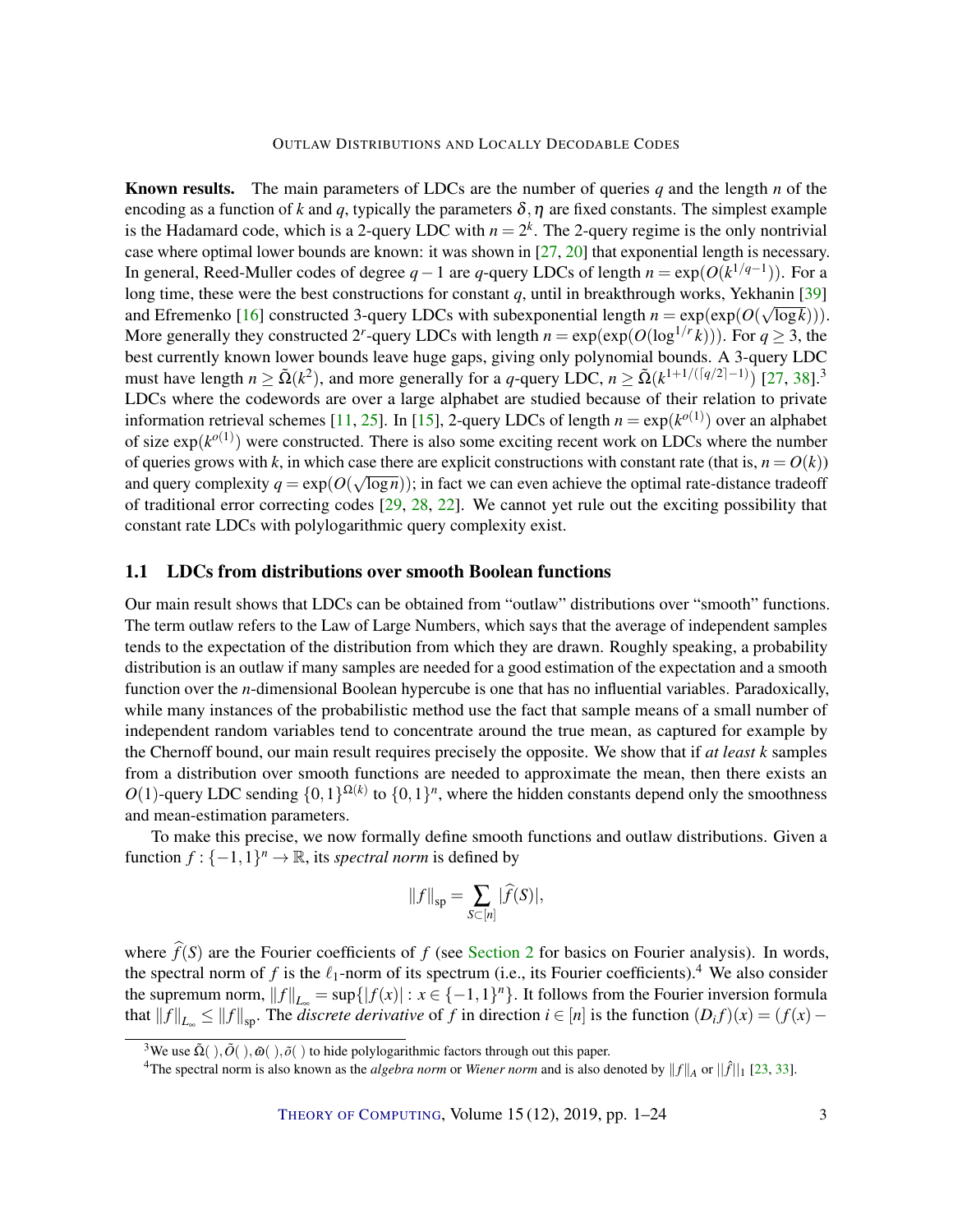<span id="page-3-3"></span> $f(x<sup>i</sup>)/2$ , where  $x<sup>i</sup>$  is the point that differs from *x* on the *i*-th coordinate. Smooth functions are functions whose discrete derivatives have small spectral norms.

**Definition 1.2** ( $\sigma$ -smooth functions). For  $\sigma > 0$ , a function  $f: \{-1,1\}^n \to \mathbb{R}$  is  $\sigma$ -smooth if for every  $i \in [n]$ , we have  $||D_i f||_{\text{sp}} \le \sigma/n$ .

Intuition for the above definition may be gained from the fact that smooth functions have no influential variables. The influences,  $(\mathbb{E}_{x \in \{-1,1\}^n}[(D_i f)(x)^2])^{1/2}$ , measure the extent to which changing the *i*-th coordinate of a randomly chosen point changes the value of *f*. Since  $||D_i f||_{L_{\infty}} \le ||D_i f||_{sp}$ , the directional derivatives of  $\sigma$ -smooth functions are uniformly bounded by  $\sigma/n$ , which is a much stronger condition than saying that the derivatives are small on average. Outlaws are defined as follows.

<span id="page-3-2"></span>**Definition 1.3** (Outlaw). Let *n* be a positive integer and  $\mu$  be a probability distribution over real-valued functions on  $\{-1,1\}^n$ . For a positive integer k and  $\varepsilon > 0$ , say that  $\mu$  is a  $(k,\varepsilon)$ -*outlaw* if for independent random  $\mu$ -distributed functions  $f_1, \ldots, f_k$  and  $\bar{f} = \mathbb{E}_{\mu}[f]$ ,

$$
\mathbb{E}\left[\left\|\frac{1}{k}\sum_{i=1}^k(f_i-\bar{f})\right\|_{L_{\infty}}\right]\geq \varepsilon.
$$

Denote by  $\kappa_{\mu}(\varepsilon)$  the largest integer *k* such that  $\mu$  is a  $(k, \varepsilon)$ -outlaw.

To approximate the true mean of an outlaw  $\mu$  to within  $\varepsilon$  on average in the  $L_{\infty}$ -distance, one thus needs  $\kappa_{\mu}(\varepsilon)$  + 1 samples. Note that if  $\mu$  is a distribution over  $\sigma$ -smooth functions, then the distribution  $\tilde{\mu}$ obtained by scaling functions in the support of  $\mu$  by  $1/\sigma$  is a distribution over 1-smooth functions and  $\kappa_{\tilde{\mu}}(\varepsilon/\sigma) = \kappa_{\mu}(\varepsilon).$ 

Our main result is then as follows.

<span id="page-3-0"></span>**Theorem 1.4** (Main theorem). Let *n* be a positive integer and  $\varepsilon > 0$ . Let  $\mu$  be a probability distribution *over* 1-smooth functions on  $\{-1,1\}$ <sup>n</sup> and  $k = \kappa_\mu(\varepsilon)$ . Then, there exists a  $(q,\delta,\eta)$ -LDC sending  $\{0,1\}^l$ *to*  $\{0,1\}^{2n}$  *where*  $l = \Omega(\varepsilon^2 k / \log(1/\varepsilon))$ *,*  $q = O(1/\varepsilon)$ *,*  $\delta = \Omega(\varepsilon)$  *and*  $\eta = \Omega(\varepsilon)$ *. Additionally, if*  $\mu$  *is supported on degree-d polynomials, then we can take*  $q = d$ *.* 

Note that the smoothness requirement is essential. For example the uniform distribution over the *n* dictator functions  $f_i(x) = x_i$  for  $i \in [n]$  is an  $(n/2, 1)$ -outlaw, but it cannot imply constant rate since constant query LDCs which we know do not exist. In fact we establish a converse to [Theorem](#page-3-0) [1.4,](#page-3-0) showing that its hypothesis is essentially equivalent to the existence of LDCs in the small query complexity regime.

<span id="page-3-1"></span>**Theorem 1.5.** If there exists a  $C: \{0,1\}^k \to \{0,1\}^n$  is a  $(q, \delta, \eta)$ -LDC, then there exists a probability *distribution* µ *over* 1*-smooth degree-q polynomials on* {−1,1} *n such that*

$$
\kappa_\mu(\varepsilon)\geq \eta k
$$

*where*  $\varepsilon = \eta \delta / (q2^{q/2}).$ 

[Theorem](#page-3-1) [1.5](#page-3-1) can in turn convert the problem of proving lower bounds on the length of LDCs to a problem on Banach space geometry. In particular, for a distribution  $\mu$  over 1-smooth degree- $q$  polynomials on  $\{0,1\}^n$ , one can upper bound  $\kappa_\mu(\varepsilon)$  in terms of type constants of the space formed by the *q*-fold injective tensor product of  $\ell_q^n$  with itself (or the space of *q*-tensors of size *n* viewed as multilinear forms on  $\ell_q^n$ ) [\[6\]](#page-19-7). Unfortunately, little is known about these constants, however.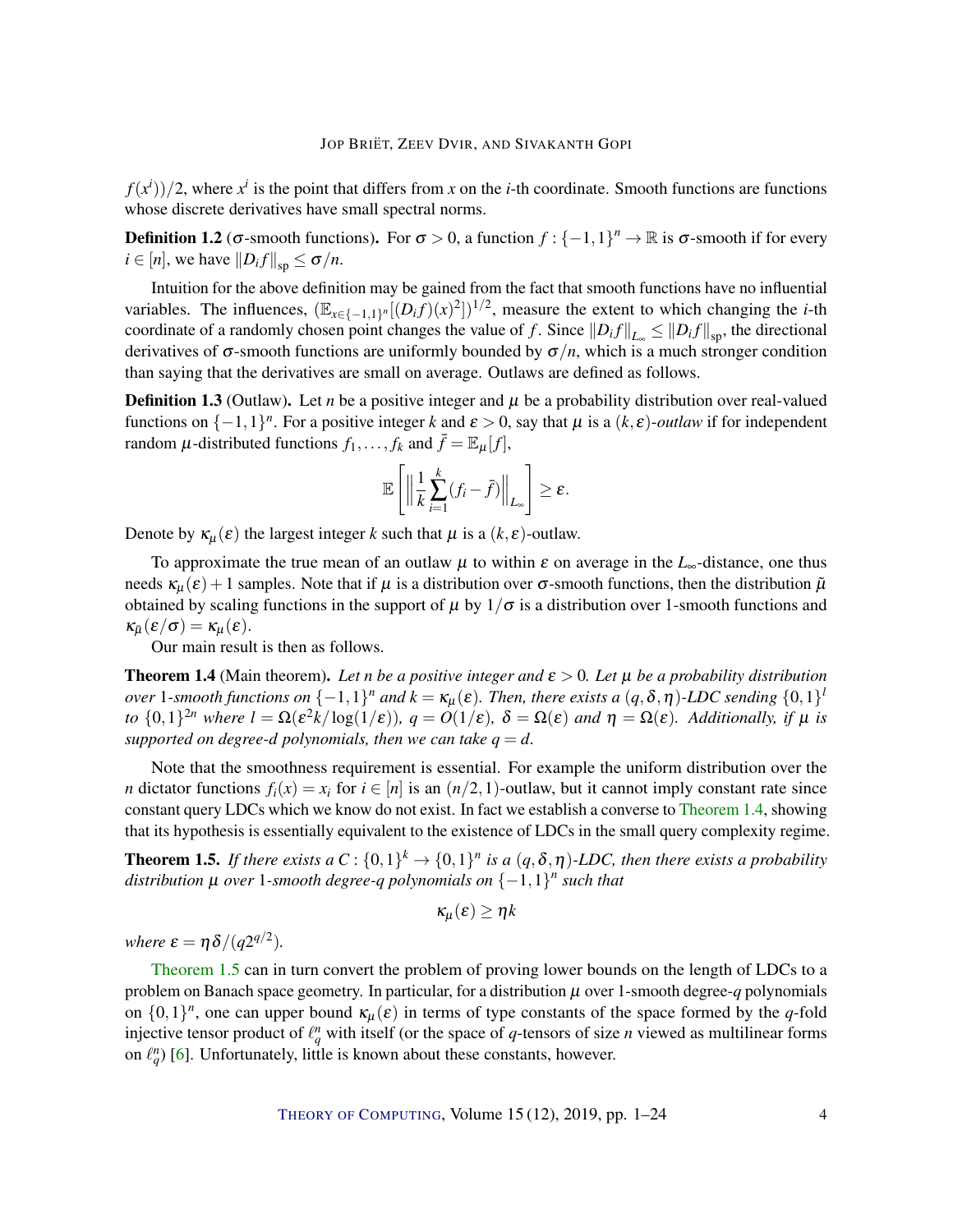<span id="page-4-2"></span>Candidate outlaws. One scenario in which outlaw distributions can be obtained is using incidence geometry in finite fields. In particular, the following result can be derived from our main theorem (stated a bit informally here, see [Section](#page-13-0) [6.1](#page-13-0) for the formal version).

<span id="page-4-1"></span>**Corollary 1.6.** Let  $p > 2$  be a fixed prime. Suppose that for a random set of directions,  $D \subseteq \mathbb{F}_p^n$ , of size  $|D| \leq k$ , with probability at least  $1/2$ , there exists a set  $B \subset \mathbb{F}_p^n$  of size  $|B| \geq \Omega(p^n)$  which does not contain *any lines with direction in D. Then, there exists a p-query LDC sending*  $\{0,1\}^{\Omega(k)}$  to  $\{0,1\}^{2p^n}$ .

The assumption in [Corollary](#page-4-1) [1.6](#page-4-1) that *D* be random is essential for it to be potentially interesting for LDCs. If we instead ask that every set *D* of directions satisfy the condition—as we did in the conference version of this paper—then letting *D* be a subspace shows that *k* must be smaller than a constant depending only on  $p$  and  $\varepsilon$  by [Theorem](#page-13-1) [6.2](#page-13-1) below.

The analogue of [Corollary](#page-4-1) [1.6](#page-4-1) in  $\mathbb{Z}/N\mathbb{Z}$  where lines correspond to arithmetic progressions and directions correspond to common differences can also be used to construct LDCs. This setting was studied in [\[17\]](#page-20-7), where it is shown that if *D* is a random subset of  $\mathbb{Z}/N\mathbb{Z}$  of size  $\omega(\log N)$ , then almost surely every dense subset of  $\mathbb{Z}/N\mathbb{Z}$  contains a 3-term arithmetic progression with common difference in *D*. In [\[18\]](#page-20-8), the same authors showed that for every fixed integer  $q > 4$ , the same holds for *q*-term arithmetic progressions if *D* has of size  $\omega(N^{1-1/q})$ .<sup>5</sup> Our main result, together with the best currently known lower bounds on LDCs  $[27, 38]$  $[27, 38]$  $[27, 38]$  can be used to improve the bounds of  $[18]$  on random differences in Szemerédi's theorem as shown in the following corollary.<sup>6</sup>

<span id="page-4-0"></span>**Corollary 1.7.** *Let*  $q \ge 3$  *be an integer and*  $\alpha \in (0,1]$ *. Let*  $D \subseteq \mathbb{Z}/N\mathbb{Z}$  *be a uniformly random subset*  $of$  size  $\tilde{\omega}(N^{1-1/\lceil q/2 \rceil})$ . Then, almost surely as  $N\longrightarrow \infty$ , it holds that every subset  $A\subset \Z/N\Z$  of size at *least* α*N contains a q-term arithmetic progression with common difference in the set D.*

Another setting in which our approach leads to interesting open problems is in relation to pseudorandom hypergraphs. Consider a partition of the complete bipartite graph *Kn*,*<sup>n</sup>* into *n* perfect matchings. It is known that picking  $k = O(\log n)$  of these matchings at random will give us a pseudorandom (expander) graph (of degree *k*). For some particular partitions (e.g., given by an Abelian group) this bound is tight. The questions arising from our approach can be briefly summarized as follows: Can one find an *n*-vertex hypergraph *H* (say three uniform to be precise) and a partition of *H* into matchings so that, to get a pseudorandom hypergraph (defined appropriately) one needs at least *k* random matchings. This would give a code sending Ω(*k*)-bit messages with encoding length *O*(*n*) and so, becomes interesting when *k* is super-polylogarithmic in *n*. We elaborate on this in [Section](#page-16-0) [6.2.](#page-16-0)

# 1.2 Techniques

Our proof of [Theorem](#page-3-0) [1.4](#page-3-0) proceeds in two steps. The first step consists of turning an outlaw over smooth functions into a seemingly crude type of LDC that is only required to work on average over a uniformly distributed message and a uniformly distributed message index. We call such codes *average-case smooth*

<sup>&</sup>lt;sup>5</sup>Their results are actually stated slightly differently. Instead, their random set *D* is formed by putting each element of  $\mathbb{Z}/N\mathbb{Z}$ in it independently with probability  $p = \omega(N^{-1/q})$ . However, standard arguments show that the two statements are equivalent.

 ${}^{6}$ In [\[8\]](#page-19-8), the first and third authors derive [Corollary](#page-4-0) [1.7](#page-4-0) in addition to another result in probabilistic combinatorics from first principles (which is to say, not through LDCs).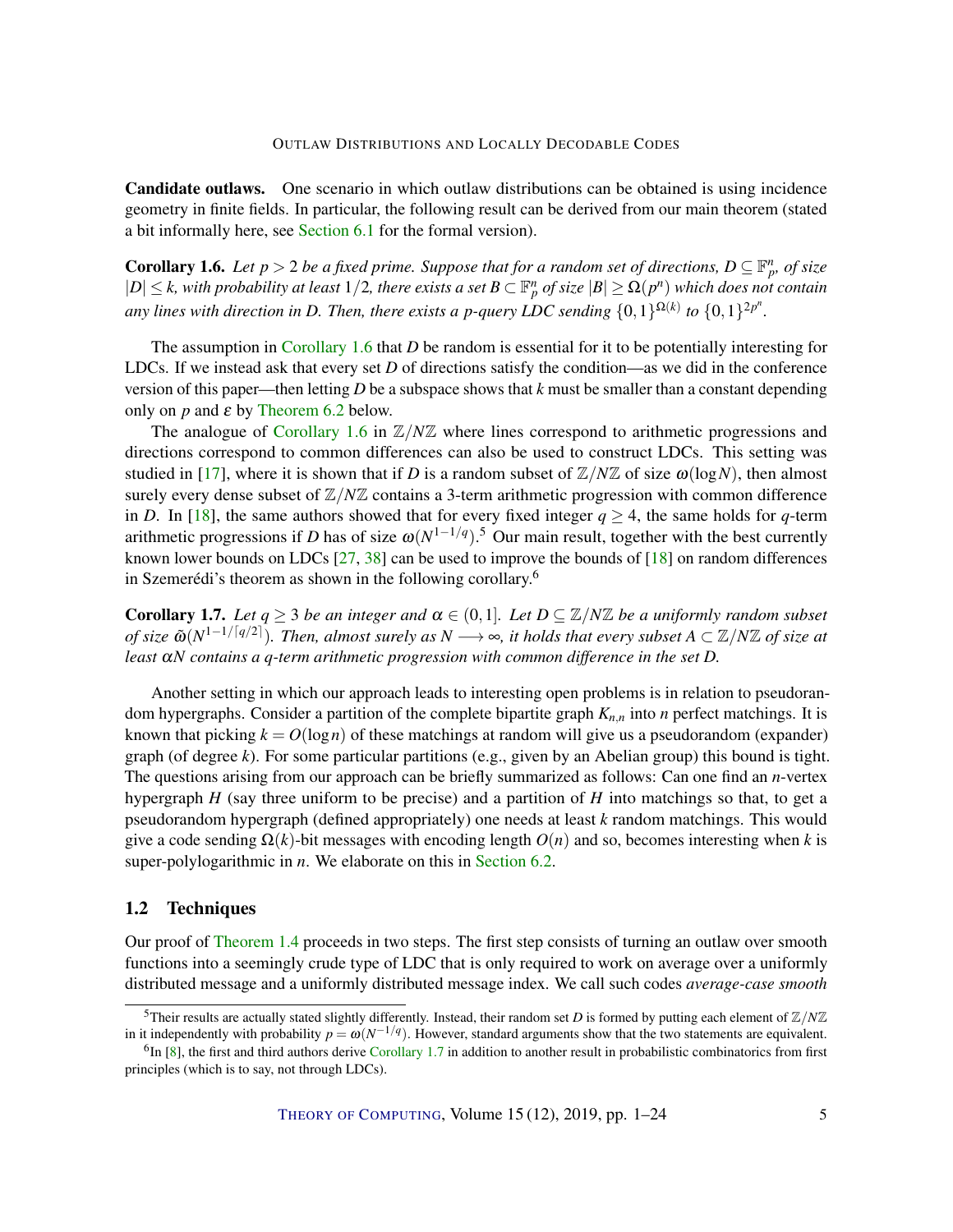*codes* (see below). The second step consists of showing that such codes are in fact not much weaker than honest LDCs.

From outlaws to average-case smooth codes. The key ingredient for the first step is *symmetrization*, a basic technique from probability theory. We briefly sketch how this is used (we refer to [Section](#page-8-1) [3](#page-8-1) for the full proof). Suppose that  $f_1, \ldots, f_k$  are independent samples distributed according to a  $(k, \varepsilon)$ -outlaw with expectation  $\bar{f}$  and supported on 1-smooth functions. We introduce an independent copy<sup>7</sup>  $f'_i$  of  $f_i$ for each  $i \in [k]$  and consider the symmetrically distributed random functions  $f_i - f'_i$ . Since  $\bar{f} = \mathbb{E}[f'_i]$  for each  $i \in [k]$ , Jensen's inequality and [Definition](#page-3-2) [1.3](#page-3-2) imply that

$$
\mathbb{E}\big[\|(f_1-f'_1)+\cdots+(f_k-f'_k)\|_{L_{\infty}}\big]\geq \mathbb{E}\big[\|(f_1-\mathbb{E}[f'_1])+\cdots+(f_k-\mathbb{E}[f'_k)\|_{L_{\infty}}\big]\geq \varepsilon k.
$$

Since the random functions  $f_i - f'_i$  are independent and symmetric, we get that for independent uniformly random signs  $x_1, \ldots, x_k \in \{-1, 1\}$ , the above left-hand side equals

$$
\mathbb{E} [ \|x_1(f_1 - f'_1) + \cdots + x_k(f_k - f'_k)\|_{L_{\infty}}].
$$

The triangle inequality and the Averaging Principle then give that there exist *fixed* smooth functions  $f_1^*, \ldots, f_k^*$  such that on average over the random signs, we have

<span id="page-5-0"></span>
$$
\mathbb{E}\left[\|x_1 f_1^* + \dots + x_k f_k^*\|_{L_\infty}\right] \ge \varepsilon k/2. \tag{1.2}
$$

To get an average-case smooth code out of this, we view each sequence  $x = (x_1, \ldots, x_k)$  as a *k*-bit message and choose an arbitrary *n*-bit string for which the  $L_{\infty}$ -norm in [\(1.2\)](#page-5-0) is achieved to be the its encoding,  $C(x)$ . This gives a map  $C: \{-1,1\}^k \to \{0,1\}^n$  satisfying

$$
\mathbb{E}\big[x_1f_1^{\star}(C(x))+\cdots x_kf_k^{\star}(C(x))\big]\geq \varepsilon k/2.
$$

Equivalently, for uniform *x* and *i*, we have

$$
\Pr[\mathcal{A}(f_i^*(C(x))) = x_i] \ge \frac{1}{2} + \frac{\varepsilon}{4}
$$

where  $A(\alpha)$  (for  $\alpha \in [-1,1]$ ) is a  $\pm 1$ -valued random variable with expected value  $\alpha$ .<sup>8</sup> Finally, we use the smoothness property to transform the  $f_i^*$  into decoders with the desired properties. This is done in [Section](#page-8-1) [3.](#page-8-1) It is in the application of the Averaging Principle where the probabilistic method appears in our construction of LDCs.

<sup>&</sup>lt;sup>7</sup>in this context sometimes referred to as a "ghost copy" as it will later disappear again

<sup>&</sup>lt;sup>8</sup>Note that a 1-smooth function is bounded by 1 since  $||f||_{L_{\infty}} \le ||f||_{sp} \le \sum_{i=1}^{n} ||D_i f||_{sp} \le n \cdot (1/n) \le 1$ .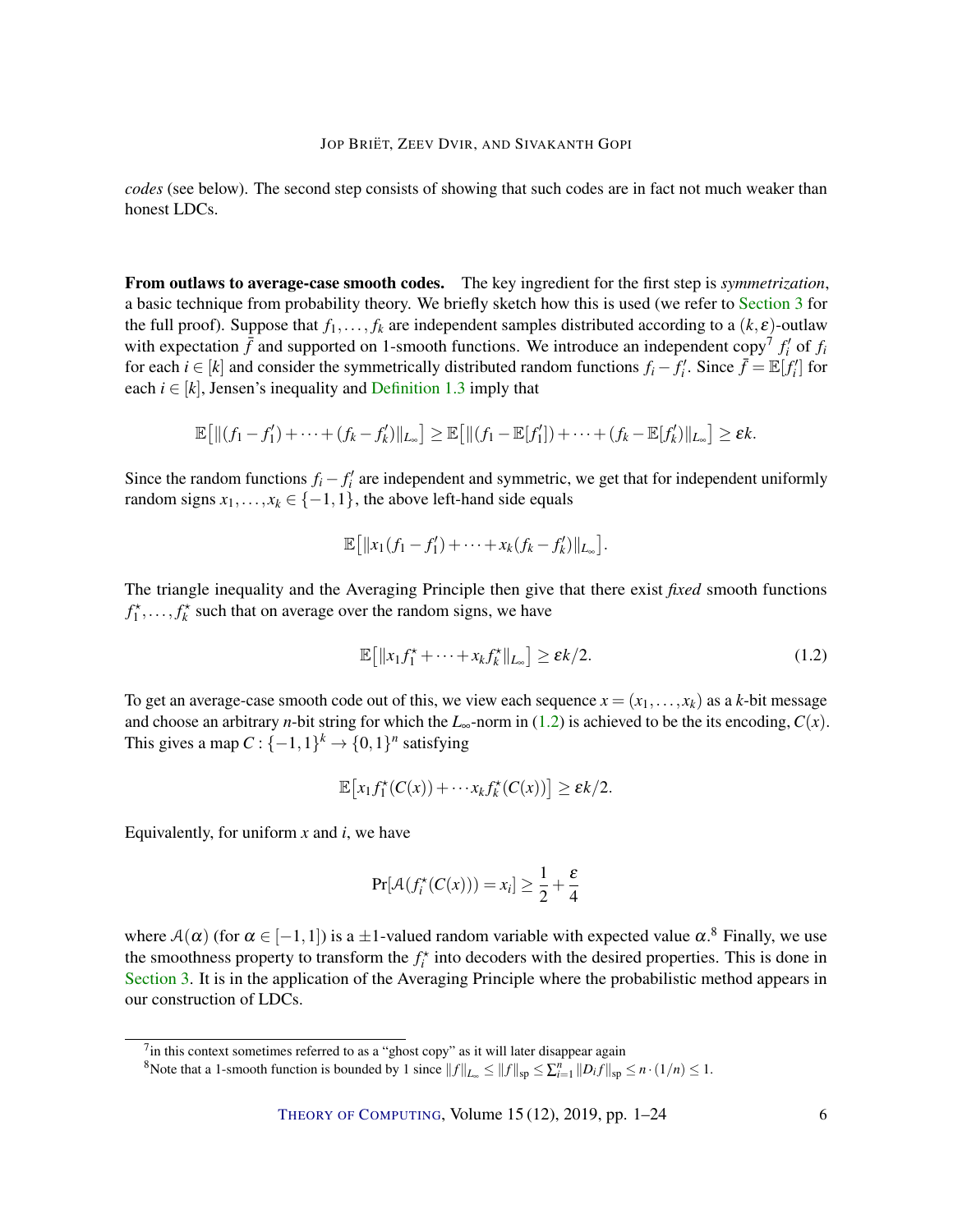#### OUTLAW DISTRIBUTIONS AND LOCALLY DECODABLE CODES

<span id="page-6-4"></span>Average-case smooth codes are LDCs. Katz and Trevisan [\[25\]](#page-20-0) observed that LDC decoders must have the property that they select their queries according to distributions that do not favor any particular coordinate. The intuition for this is that if they did favor a certain coordinate, then corrupting that coordinate would cause the decoder to err with too high a probability. If instead, queries are sampled according to a "smooth" distribution, they will all fall on uncorrupted coordinates with good probability provided the fraction  $\delta$  of corrupted coordinates and query complexity *q* aren't too large. The following definition allows us to make this intuition precise.

<span id="page-6-1"></span>**Definition 1.8** (Smooth code). For positive integers  $k, n, q$  and parameters  $\eta \in (0, 1/2]$  and  $c > 0$ , a map  $C: \{0,1\}^k \to \{0,1\}^n$  is a  $(q, c, \eta)$ *-smooth code* if, for every  $i \in [k]$ , there exists a randomized decoder  $A_i: \{0,1\}^n \rightarrow \{0,1\}$  such that:

• For every  $x \in \{0,1\}^k$ ,

<span id="page-6-2"></span>
$$
Pr[x_i = A_i(C(x))] \ge \frac{1}{2} + \eta.
$$
\n(1.3)

- The decoder  $A_i$  non-adaptively queries at most *q* coordinates of  $C(x)$ .
- For each  $j \in [n]$ , the probability that  $A_i$  queries the coordinate  $j \in [n]$  is at most  $c/n$ .

The formal version of Katz and Trevisan's observation is as follows.

<span id="page-6-0"></span>**Theorem 1.9** (Katz–Trevisan). *If*  $C: \{0,1\}^k \to \{0,1\}^n$  *is a*  $(q, \delta, \eta)$ -LDC, then C is a  $(q, q/\delta, \eta)$ -smooth *code.* Conversely, if  $C$  :  $\{0,1\}^k \to \{0,1\}^n$  is a  $(q,c,\eta)$ -smooth code, then C is a  $(q,\eta/2c,\eta/2)$ -LDC.

Our second step in the proof of [Theorem](#page-3-0) [1.4](#page-3-0) is a stronger form of the converse part of [Theorem](#page-6-0) [1.9.](#page-6-0) We show that even smooth codes that are only required to work *on average* can be turned into LDCs, losing only a constant factor in the rate and success probability.

**[Definition](#page-6-1) 1.10** (Average-case smooth code). A code as in Definition [1.8](#page-6-1) is a  $(q, c, \eta)$ -average-case smooth code if instead of the first item, [\(1.3\)](#page-6-2) is required to hold only on average over uniformly distributed  $x \in \{0,1\}^k$  and uniformly distributed  $i \in [k]$ , which is to say that

$$
Pr[x_i = A_i(C(x))] \geq \frac{1}{2} + \eta,
$$

where the probability is taken over  $x$ ,  $i$  and the randomness used by  $A_i$ .

<span id="page-6-3"></span>**Lemma 1.11.** Let  $C: \{0,1\}^k \to \{0,1\}^n$  be a  $(q,c,\eta)$ -average-case smooth code. Then, there exists an  $(q, \Omega(\eta/c), \Omega(\eta))$ *-LDC sending*  $\{0,1\}$ <sup>*l*</sup> *to*  $\{0,1\}$ <sup>*n*</sup> *where*  $l = \Omega(\eta^2 k / \log(1/\eta))$ *.* 

The idea behind the proof of [Lemma](#page-6-3) [1.11](#page-6-3) is as follows. We first switch the message and codeword alphabets to  $\{-1, 1\}$  and let  $f_i$  :  $\{-1, 1\}^k$  →  $[-1, 1]$  be the expected decoding function  $f_i(z) = \mathbb{E}[\mathcal{A}_i(z)]$ . The properties of *C* then easily imply that the set  $T \subseteq [-1,1]^k$  given by  $T = \{(f_1(z),...,f_k(z)) : z \in$ {−1,1} *k* } has large *Gaussian width*, in particular it holds that for a standard *k*-dimensional Gaussian vector *g*, we have  $\mathbb{E}[\sup_{t \in T} \langle g, t \rangle] \gtrsim \varepsilon k$ . Next, we employ a powerful result of [\[31\]](#page-21-8) showing that *T* 

<sup>&</sup>lt;sup>9</sup>We write  $A \gtrsim B$  and  $A = \Omega(B)$  interchangeably to mean that  $A \geq cB$  for some absolute constant  $c > 0$  independent of all parameters involved.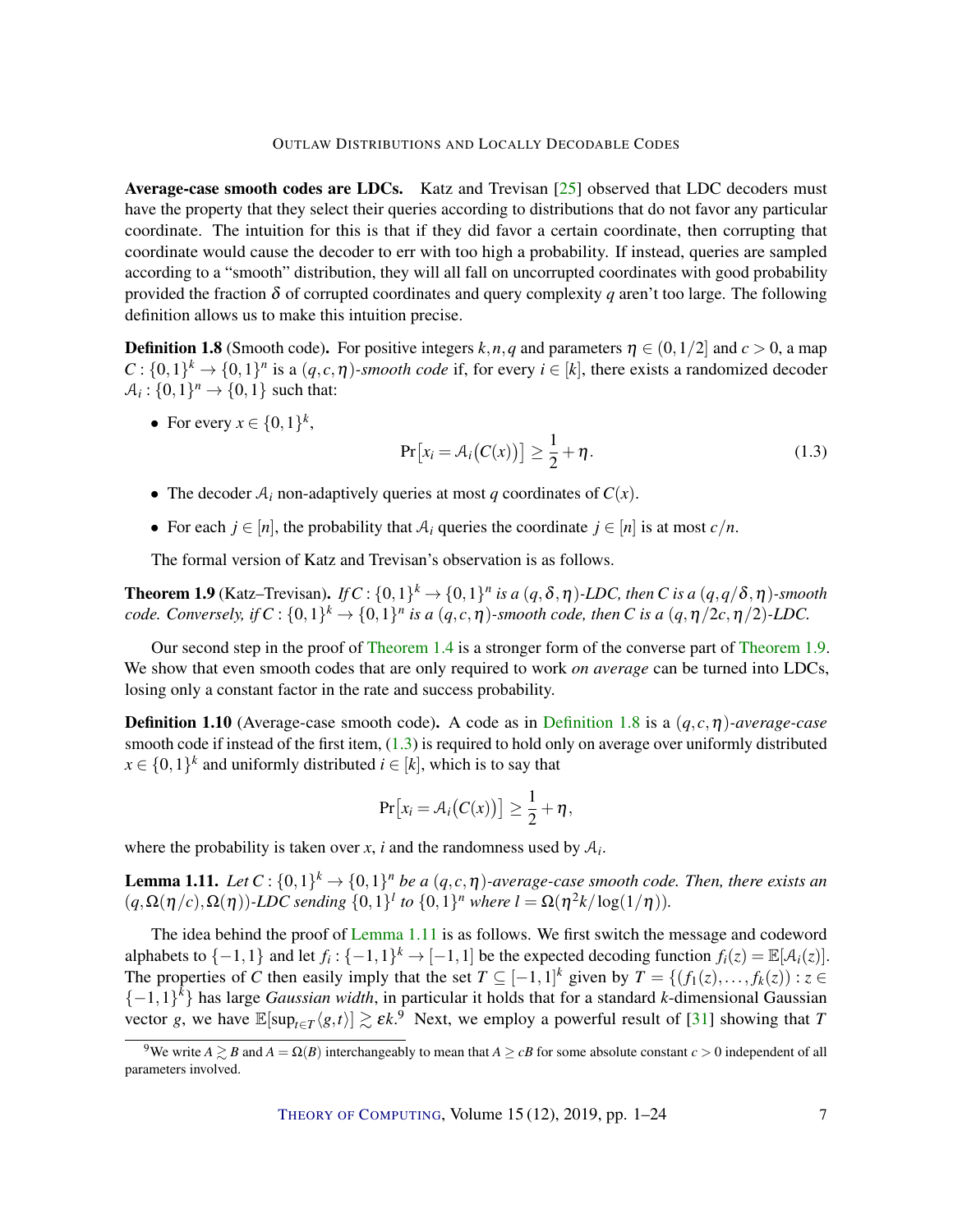contains an *l*-dimensional hypercube-like structure with edge length some absolute constant  $c \in (0,1]$ , for *l*  $\geq$  *k*. Roughly speaking, this implies that *C* is a smooth code on  $\{-1,1\}$ <sup>*l*</sup> whose decoding probability depends on  $\varepsilon$  and  $c$ . Finally, we obtain an LDC via an application of [Theorem](#page-6-0) [1.9.](#page-6-0) The full proof is given in [Section](#page-10-0) [4.](#page-10-0)

# 1.3 Organization

[Section](#page-7-0) [2](#page-7-0) contains some preliminaries in Fourier analysis over the Boolean cube. In [Section](#page-8-1) [3,](#page-8-1) we prove our main theorem [\(Theorem](#page-3-0) [1.4\)](#page-3-0) by first showing that outlaw distributions over smooth functions imply existence of average-case smooth codes and using [Lemma](#page-6-3) [1.11](#page-6-3) to convert them to LDCs. In [Section](#page-10-0) [4,](#page-10-0) we prove [Lemma](#page-6-3) [1.11](#page-6-3) showing how to convert average-case smooth-codes to LDCs. In [Section](#page-12-0) [5,](#page-12-0) we show the converse to our main theorem [\(Theorem](#page-3-1) [1.5\)](#page-3-1) showing how to get outlaw distributions over smooth functions from LDCs. Finally in [Section](#page-13-2) [6,](#page-13-2) we give some candidate constructions of outlaw distributions over smooth functions using incidence geometry and hypergraph pseudorandomness.

# <span id="page-7-0"></span>2 Preliminaries

We recall a few basic definitions and facts from analysis over the *n*-dimensional Boolean hypercube  $\{-1,1\}^n$ . Equipped with the coordinate-wise multiplication operation, the hypercube forms an Abelian group whose group of characters is formed by the functions  $\chi_S(x) = \prod_{i \in S} x_i$  for all  $S \subseteq [n]$ . The characters form a complete orthonormal basis for the space of real-valued functions on  $\{-1,1\}^n$  endowed with the inner product

$$
\langle f,g\rangle = \mathbb{E}_{x\in\{-1,1\}^n}[f(x)g(x)],
$$

where we use the notation  $\mathbb{E}_{a \in S}$  to denote the expectation with respect to a uniformly distributed element *a* over a set *S*. The *Fourier transform* of a function  $f: \{-1,1\}^n \to \mathbb{R}$  is the function  $\widehat{f}: 2^{[n]} \to \mathbb{R}$  defined by  $f(S) = \langle f, \chi_S \rangle$ . The Fourier inversion formula (which follows from orthonormality of the character functions) asserts that

$$
f=\sum_{S\subseteq[n]}\widehat{f}(S)\chi_S.
$$

*Parseval's Identity* relates the *L*2-norms of *f* and its Fourier transform by

$$
\left(\mathbb{E}_{x\in\{-1,1\}^n}[f(x)^2]\right)^{1/2}=\left(\sum_{S\subseteq[n]}|\widehat{f}(S)|^2\right)^{1/2}.
$$

A function *f* has *degree q* if  $\hat{f}(S) = 0$  when  $|S| > q$  and the *degree-q truncation* of *f*, denoted  $f^{\leq q}$ , is the degree-*q* polynomial defined by

$$
f^{\leq q} = \sum_{|S| \leq q} \widehat{f}(S) \chi_S.
$$

A function *f* is a *q-junta* if it depends only on a subset of *q* of its variables, or equivalently, if there exists a subset  $T \subseteq [n]$  of size  $|T| \le q$  such that  $f(S) = 0$  for every  $S \nsubseteq T$ . The *i-th discrete derivative*  $D_i f$  is

THEORY OF C[OMPUTING](http://dx.doi.org/10.4086/toc), Volume 15 (12), 2019, pp. 1–24 8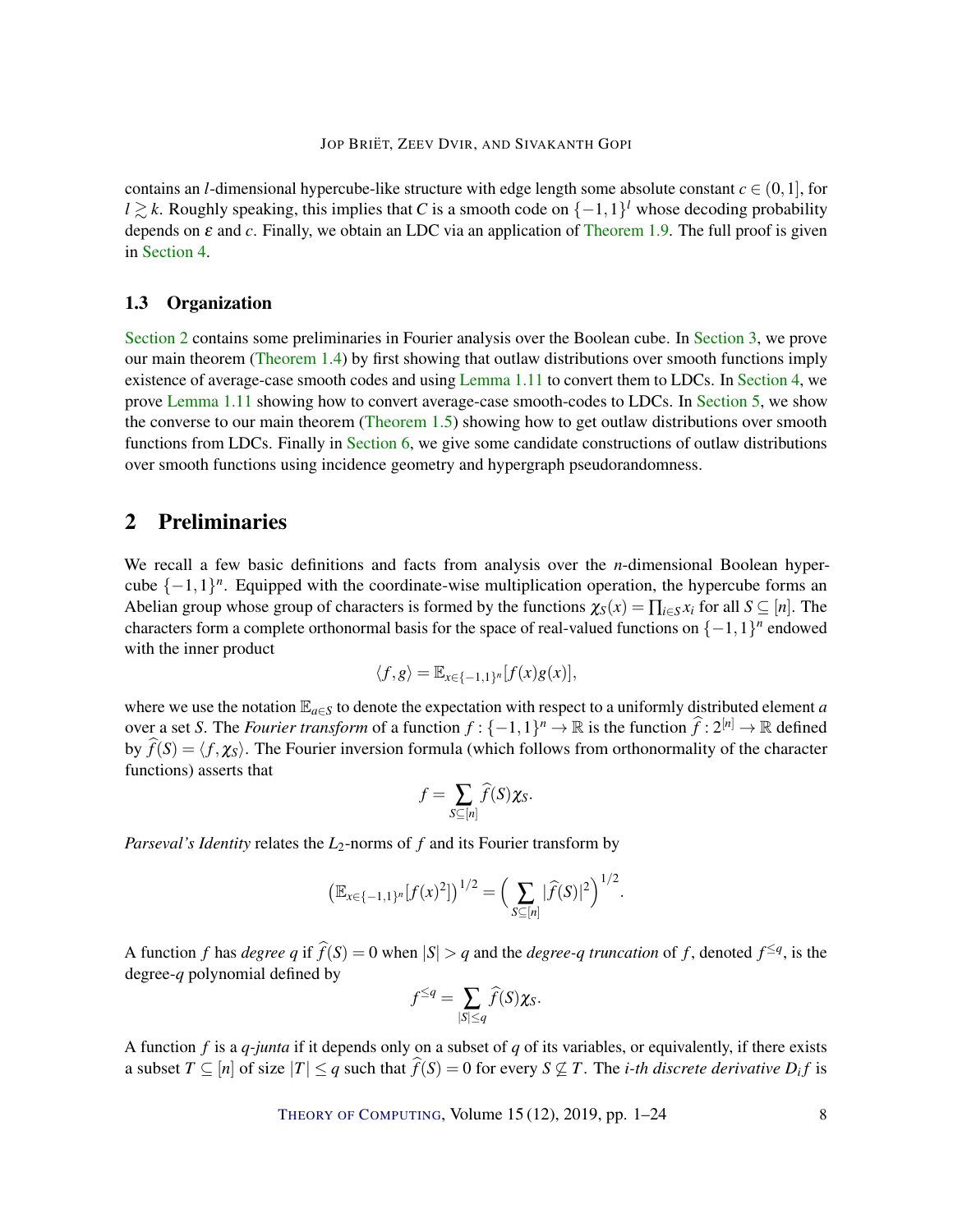the function  $(D_i f)(x) = (f(x) - f(x^i))/2$ , where  $x^i$  is the point that differs from *x* on the *i*-th coordinate. It is easy to show that the *i*-th discrete derivative in of a function *f* is given by

$$
D_i f = \sum_{S \ni i} \widehat{f}(S) \chi_S.
$$

Hence, it follows that  $||D_i f||_{Spec} = \sum_{S \ni i} |f(S)|$ .

# <span id="page-8-1"></span>3 From outlaws to average-case smooth codes

In this section we prove [Theorem](#page-3-0) [1.4.](#page-3-0) For convenience, in the remainder of this paper, we switch the message and codeword alphabets of all codes from  $\{0,1\}^n$  to  $\{-1,1\}^n$ . We begin by showing that outlaw distributions over degree-*q* polynomials give *q*-query average-case smooth codes. Combined with [Lemma](#page-6-3) [1.11,](#page-6-3) this implies the second part of [Theorem](#page-3-0) [1.4.](#page-3-0)

<span id="page-8-0"></span>**Theorem 3.1.** Let  $\mu$  be a probability distribution on 1-smooth degree-q polynomials on  $\{-1,1\}^n$ , let  $\epsilon \in (0,1]$  and let  $k = \kappa_\mu(\epsilon)$ . Then, there exists a  $(q, 2, \epsilon/4)$ -average-case smooth code sending  $\{-1,1\}^k$ *to*  $\{-1, 1\}^{2n}$ .

*Proof.* The proof uses a symmetrization argument. Let  $\mathcal{F} = (f_1, \ldots, f_k)$  and  $\mathcal{F}' = (f'_1, \ldots, f'_k)$  be two *k*-tuples of independent  $\mu$ -distributed random variables and let  $\bar{f} = \mathbb{E}_{\mu}[f]$ . Then, by definition of  $\kappa_{\mu}(\varepsilon)$ and triangle inequality for *L*<sup>∞</sup> norm,

$$
\varepsilon \leq \mathbb{E}_{\mathcal{F}}\Big[\Big\|\frac{1}{k}\sum_{i=1}^{k}(f_{i}-\bar{f})\Big\|_{L_{\infty}}\Big]
$$
  
= 
$$
\mathbb{E}_{\mathcal{F}}\Big[\Big\|\frac{1}{k}\sum_{i=1}^{k}(f_{i}-\mathbb{E}_{\mathcal{F}'}[f'_{i}])\Big\|_{L_{\infty}}\Big]
$$
  

$$
\leq \mathbb{E}_{\mathcal{F},\mathcal{F}'}\Big[\Big\|\frac{1}{k}\sum_{i=1}^{k}(f_{i}-f'_{i})\Big\|_{L_{\infty}}\Big].
$$

The random variables  $f_i - f'_i$  are symmetrically distributed, which is to say that they have the same distribution as their negations  $f'_i - f_i$ . Since they are independent, it follows that for every  $x \in \{-1,1\}^k$ , the random variable  $x_1(f_1 - f'_1) + \cdots + x_k(f_k - f'_k)$  has the same distribution as  $(f_1 - f'_1) + \cdots + (f_k - f'_k)$ . Therefore,

$$
\mathbb{E}_{\mathcal{F},\mathcal{F}'}\Big[\Big\|\frac{1}{k}\sum_{i=1}^k(f_i-f'_i)\Big\|_{L_{\infty}}\Big] = \mathbb{E}_{x\in\{-1,1\}^k}\Big[\mathbb{E}_{\mathcal{F},\mathcal{F}'}\Big[\Big\|\frac{1}{k}\sum_{i=1}^k x_i(f_i-f'_i)\Big\|_{L_{\infty}}\Big]\Big] \leq 2\mathbb{E}_{\mathcal{F}}\Big[\mathbb{E}_{x\in\{-1,1\}^k}\Big[\Big\|\frac{1}{k}\sum_{i=1}^k x_i f_i\Big\|_{L_{\infty}}\Big]\Big].
$$

Applying the Averaging Principle to the outer expectation, we find that there exist 1-smooth degree-*q* polynomials  $f_1^*, \ldots, f_k^* : \{-1,1\}^n \to \mathbb{R}$  such that

<span id="page-8-2"></span>
$$
\mathbb{E}_{x \in \{-1,1\}^k} \left[ \left\| \frac{1}{k} \sum_{i=1}^k x_i f_i^{\star} \right\|_{L_{\infty}} \right] \ge \frac{\varepsilon}{2}.
$$
\n(3.1)

THEORY OF C[OMPUTING](http://dx.doi.org/10.4086/toc), Volume  $15(12)$ ,  $2019$ , pp.  $1-24$  9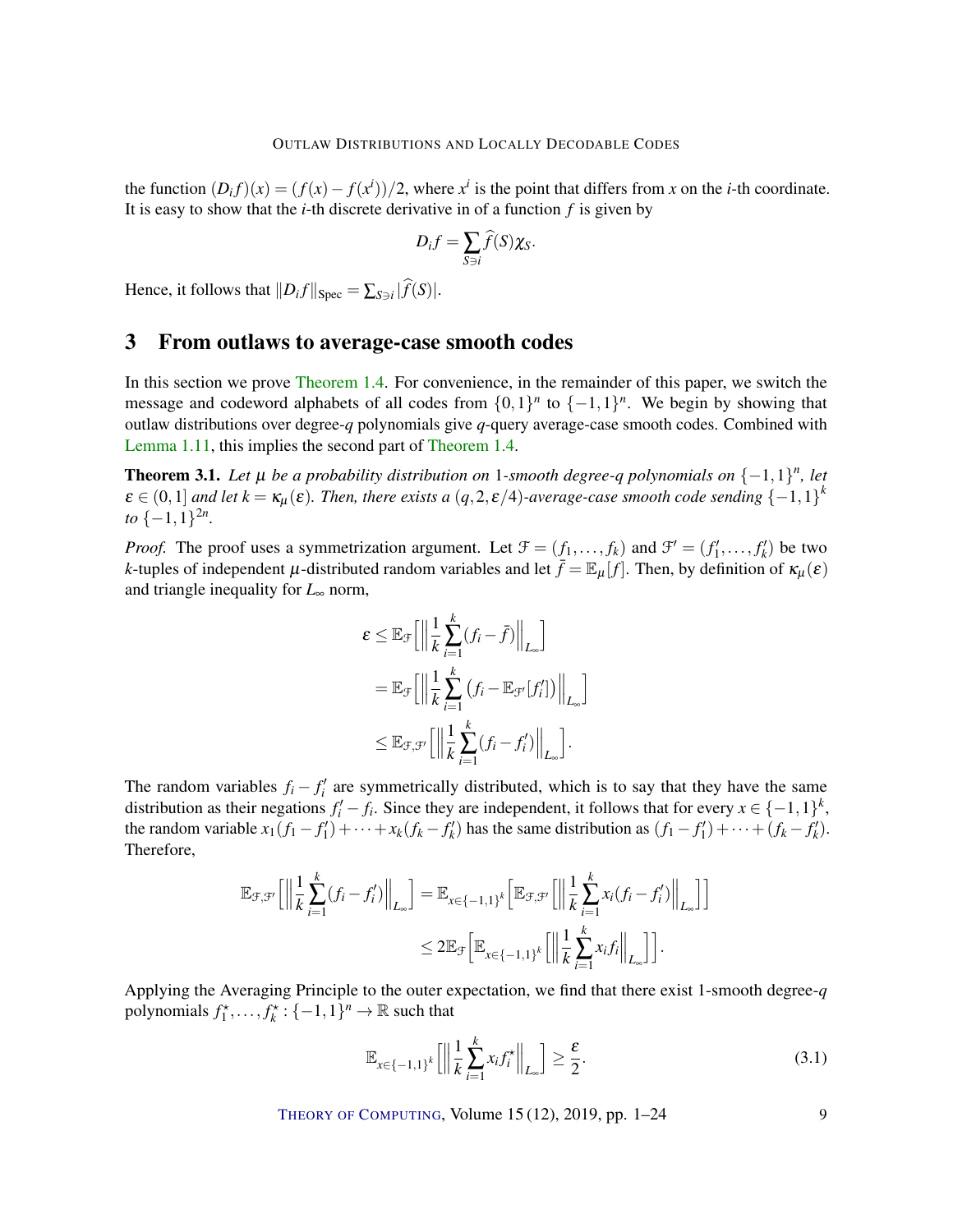Let  $\tilde{C}$  :  $\{-1,1\}^k \rightarrow \{-1,1\}^n$  and  $\sigma$  :  $\{-1,1\}^k \rightarrow \{-1,1\}$  be such that for each  $x \in \{-1,1\}^k$ , we have

<span id="page-9-0"></span>
$$
\sigma(x)\frac{1}{k}\sum_{i=1}^{k}x_{i}f_{i}^{*}\left(\tilde{C}(x)\right) = \left|\frac{1}{k}\sum_{i=1}^{k}x_{i}f_{i}^{*}\left(\tilde{C}(x)\right)\right| = \left|\left|\frac{1}{k}\sum_{i=1}^{k}x_{i}f_{i}^{*}\right|\right|_{L_{\infty}}.
$$
\n(3.2)

Let  $C: \{-1,1\}^k \to \{-1,1\}^{2n}$  be the code given by  $C(x) = (\tilde{C}(x), \sigma(x)\tilde{C}(x))$ , that is, the concatenation of  $\tilde{C}(x)$  and either an unchanged or a coordinate-wise negated copy of  $\tilde{C}(x)$  depending on the value of  $\sigma(x)$ . For each  $i \in [k]$ , define the decoder  $A_i$  as follows. Let  $v_i : 2^{[n]} \to [0,1]$  be the probability distribution defined by  $v_i(S) = |\hat{f}_i^*(S)|/||f_i^*||_{sp}$ . Given a string  $(z, z') \in \{-1, 1\}^{2n}$ , with probability 1 -  $||f_i^*||_{\text{sp}}$ , the decoder A<sub>*i*</sub> returns a uniformly random sign, and with probability  $||f_i^*||_{\text{sp}}$ , it samples a set  $S \subseteq [n]$  according to  $v_i$  and a uniformly random  $s \in S$ , and returns  $\chi_{S \setminus \{s\}}(z) z_s'$ . To see that  $||f_i^*||_{sp} \leq 1$ , observe that for any 1-smooth function  $f$ , we have

$$
||f||_{\rm sp} = \sum_{S \subset [n]} |\widehat{f}(S)| \le \sum_{S \subset [n]} |S| |\widehat{f}(S)| = \sum_{i=1}^n \sum_{S \ni i} |\widehat{f}(S)| \le n \frac{1}{n} = 1.
$$

Then,  $A_i$  queries at most *q* coordinates of  $(z, z')$  and since  $f_i^*$  is 1-smooth, the probability that it queries any coordinate  $j \in [2n]$  is at most  $||D_j f_i^*||_{sp} \le 1/n$ . For each  $x \in \{-1,1\}^k$ , the expected output of  $A_i$  on input  $C(x)$  satisfies  $\mathbb{E}[A_i(C(x))] = \sigma(x) f_i^*(\tilde{C}(x))$ . Therefore, by [\(3.1\)](#page-8-2) and [\(3.2\)](#page-9-0), we have

$$
\mathbb{E}_{x \in \{-1,1\}^k, i \in [k]} \left[ \Pr[x_i = A_i(C(x))] \right] = \frac{1}{2} + \frac{1}{2} \mathbb{E}_{x \in \{-1,1\}^k, i \in [k]} \left[ x_i \mathbb{E}[\mathcal{A}_i(C(x))] \right]
$$
  
\n
$$
= \frac{1}{2} + \frac{1}{2} \mathbb{E}_{x \in \{-1,1\}^k, i \in [k]} \left[ x_i \sigma(x) f_i^*(C(x)) \right]
$$
  
\n
$$
= \frac{1}{2} + \frac{1}{2} \mathbb{E}_{x \in \{-1,1\}^k} \left[ \left\| \frac{1}{k} \sum_{i=1}^k x_i f_i^* \right\|_{L_{\infty}} \right]
$$
  
\n
$$
\geq \frac{1}{2} + \frac{\varepsilon}{4}.
$$

Hence, *C* is a  $(q, 1/2, \varepsilon/4)$ -average-case smooth code.

The final step before the proof of [Theorem](#page-3-0) [1.4](#page-3-0) is to show that for any distribution  $\mu$  over smooth functions, there exists a distribution  $\tilde{\mu}$  over smooth functions of bounded degree that is not much more concentrated than  $\mu$ .

<span id="page-9-1"></span>**Lemma 3.2.** *Let*  $\mu$  *be a probability distribution over* 1-smooth functions and let  $\varepsilon > 0$ . Then, there exists *a probability distribution*  $\tilde{\mu}$  *over* 1*-smooth functions of degree*  $q = 4/\varepsilon$  *such that*  $\kappa_{\tilde{\mu}}(\varepsilon/2) \geq \kappa_{\mu}(\varepsilon)$ .

*Proof.* We first establish that smooth functions have low-degree approximations in the supremum norm. If  $f: \{-1, 1\}^n \to \mathbb{R}$  is 1-smooth, then

$$
q \sum_{|S|>q} |\widehat{f}(S)| \leq \sum_{S \subset [n]} |S| |\widehat{f}(S)| = \sum_{i=1}^n \sum_{S \ni i} |\widehat{f}(S)| = \sum_{i=1}^n \|D_i f\|_{sp} \leq 1.
$$

THEORY OF C[OMPUTING](http://dx.doi.org/10.4086/toc), Volume 15 (12), 2019, pp. 1–24 10

 $\Box$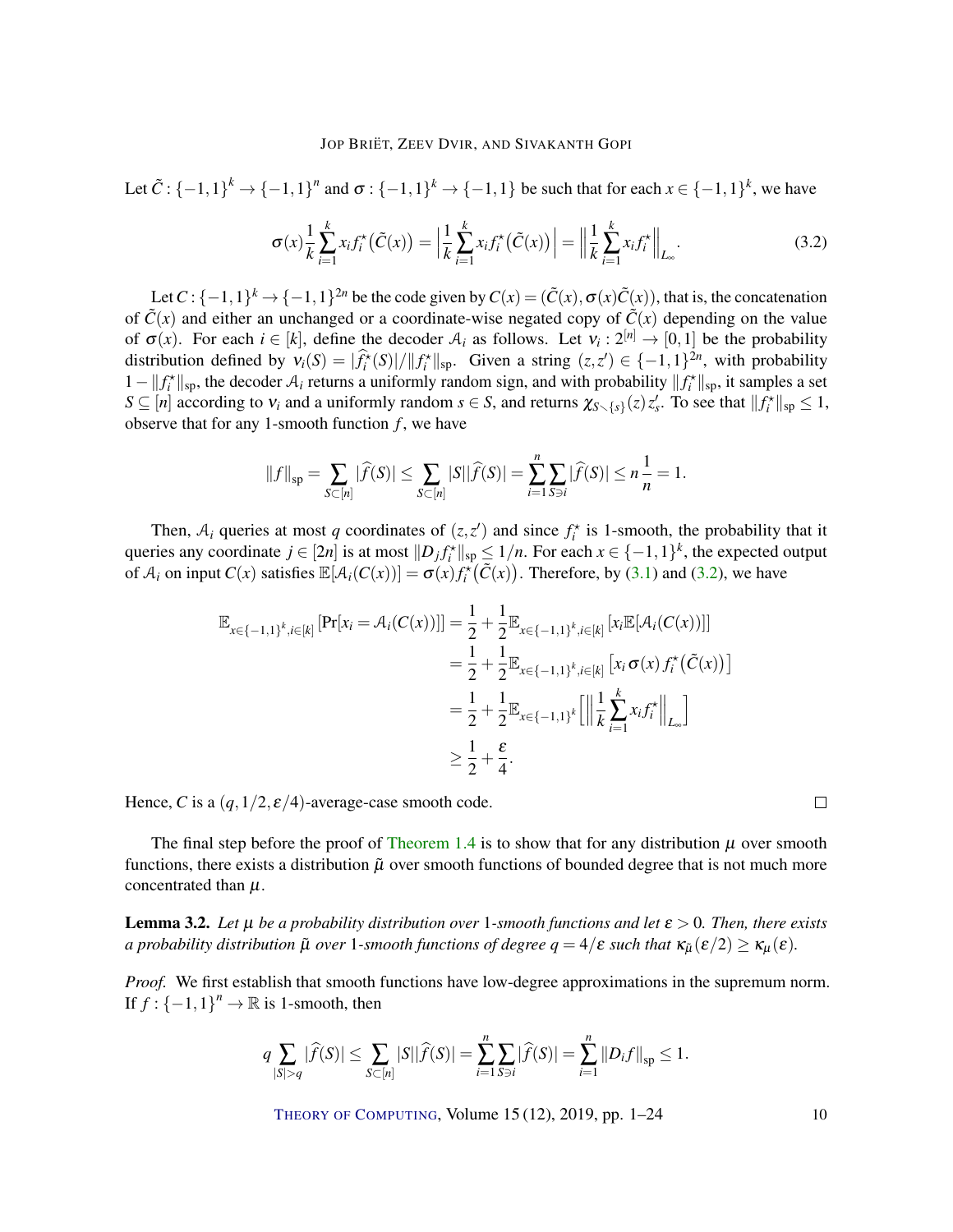<span id="page-10-3"></span>It follows that the degree-*q* truncation  $f^{\leq q}$  satisfies

<span id="page-10-1"></span>
$$
\left\|f - f^{\leq q}\right\|_{L_{\infty}} \leq \sum_{|S| > q} |\widehat{f}(S)| \leq \frac{1}{q} = \frac{\varepsilon}{4}.\tag{3.3}
$$

Define  $\tilde{\mu}$  as follows: sample *f* according to  $\mu$  and output  $f^{\leq q}$ . Clearly,  $\tilde{\mu}$  is also a distribution over 1-smooth functions. For  $k = \kappa_{\mu}(\varepsilon)$ , we have

$$
\mathbb{E}_{f_1,\ldots,f_k\sim\mu}\left[\left\|\frac{1}{k}\sum_{i=1}^k\left(f_i-\mathbb{E}[f_i]\right)\right\|_{L_{\infty}}\right]\geq\varepsilon.
$$

Hence, by the triangle inequality and  $(3.3)$ , we have

$$
\mathbb{E}_{f_1,\ldots,f_k\sim\tilde{\mu}}\left[\left\|\frac{1}{k}\sum_{i=1}^k\left(f_i-\mathbb{E}[f_i]\right)\right\|_{L_{\infty}}\right]\geq\frac{\varepsilon}{2},
$$

giving the claim.

*Proof of [Theorem](#page-3-0) [1.4.](#page-3-0)* By applying [Lemma](#page-9-1) [3.2](#page-9-1) to  $\mu$ , we get a distribution  $\tilde{\mu}$  over 1-smooth degree  $q = O(1/\varepsilon)$  polynomials with  $k' = \kappa_{\tilde{\mu}}(\varepsilon/2) \ge \kappa_{\mu}(\varepsilon) = k$ . By [Theorem](#page-8-0) [3.1,](#page-8-0) we get a  $(q, 2, \Omega(\varepsilon))$ average-case smooth code  $C'$ :  $\{-1,1\}^{k'} \rightarrow \{-1,1\}^{2n}$ . Finally we use [Lemma](#page-6-3) [1.11](#page-6-3) to convert  $C'$  to a  $(q, \Omega(\varepsilon), \Omega(\varepsilon))$ -LDC  $C : \{-1, 1\}^{\ell} \to \{-1, 1\}^{2n}$  where  $\ell = \Omega(\varepsilon^2 k' / \log(1/\varepsilon))$ . For the last part of the theorem we can apply [Theorem](#page-8-0) [3.1](#page-8-0) and [Lemma](#page-6-3) [1.11](#page-6-3) directly. П

# <span id="page-10-0"></span>4 From average-case smooth codes to LDCs

In this section, we prove [Lemma](#page-6-3) [1.11.](#page-6-3) For this, we need the notion of the Vapnik–Chervonenkis dimension (VC-dimension).

<span id="page-10-2"></span>**Definition 4.1** (VC-dimension [\[31\]](#page-21-8)). Let  $T \subset [-1,1]^k$  and  $w > 0$ . Then,  $vc(T, w)$  is defined as the size of the largest subset  $\sigma \subset [k]$  such that for some shift  $s \in [-1,1]^k$ , it holds that for every  $x \in \{-1,1\}^{\sigma}$ , there exists  $t \in T$  such that for every  $i \in \sigma$ ,  $(t_i - s_i)x_i \geq w/2$ .

Observe that if *T* is convex, then  $vc(T, w)$  is the maximum dimension of a shifted hypercube with edge lengths at least *w* contained in *T*. Note that usually VC-dimension for a subset  $T \subset \{0,1\}^n$  is defined as the size of the largest subset  $\sigma \subset [n]$  which is fully shattered by *T* (i.e.,  $T|_{\sigma} = \{0,1\}^{\sigma}$ ). This coincides with [Definition](#page-10-2) [4.1](#page-10-2) for any  $w \in (0,1]$  (by the taking the shift  $s = (1/2,1/2,\ldots,1/2)$ ). Thus [Definition](#page-10-2) [4.1](#page-10-2) can be seen as a generalization of the usual definition to more general sets.

Definition 4.2 (Gaussian width). Let *g* be a *k*-dimensional standard Gaussian vector, with independent standard normal distributed entries. The *Gaussian width* of a set  $T \subseteq \mathbb{R}^k$  is defined as

$$
E(T) = \mathbb{E}_g[\sup_{t \in T} \langle g, t \rangle].
$$

 $\Box$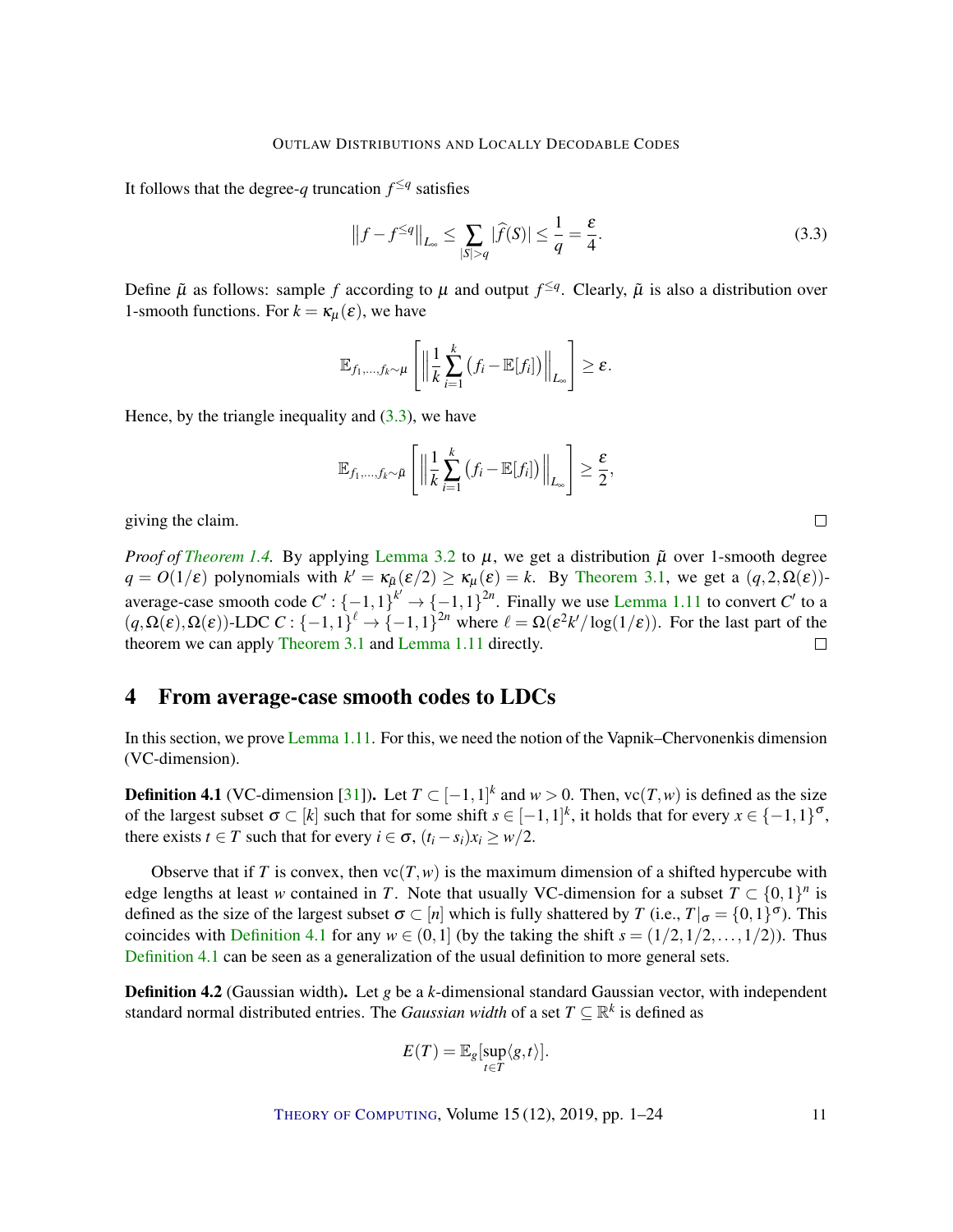<span id="page-11-1"></span>It can be shown that large VC-dimension implies large Gaussian width. The following theorem shows the converse: containing a hypercube-like structure is the only way to have large Gaussian width.

<span id="page-11-0"></span>**Theorem 4.3** ([\[31\]](#page-21-8)). Let  $T \subset [-1,1]^k$ . Then, the Gaussian width of T is bounded as

$$
E(T) \lesssim \sqrt{k} \int_{\alpha E(T)/k}^{1} \sqrt{\text{vc}(T,w) \log(1/w)} dw
$$

*for some absolute constant*  $\alpha > 0$ *.* 

Finally, we use that fact that, as for LDCs, we can assume that on input  $y \in \{0,1\}^n$ , the decoder  $A_i$  of a smooth code first samples a set  $S \subseteq [n]$  of at most *q* coordinates according to a probability distribution that depends on *i* only and then returns a random sign depending only on *i*, *S* and the values of *y* at *S*.

*Proof of [Lemma](#page-6-3) [1.11.](#page-6-3)* For the proof we show that the average-case smoothness property implies that the image of the (average) decoding functions has large Gaussian width. Then, [Theorem](#page-11-0) [4.3](#page-11-0) gives a hypercube like structure inside the image, which we use to construct a smooth code. Finally we use [Theorem](#page-6-0) [1.9](#page-6-0) to convert the smooth code to an LDC.

Recall the switch of the message and codeword alphabets to  $\{-1,1\}$ . For each  $i \in [k]$ , let  $f_i$ :  $\{-1,1\}^n \rightarrow [-1,1]$  be the expected decoding function  $f_i(z) = \mathbb{E}[\mathcal{A}_i(z)]$ . Let *g* be a standard *k*-dimensional Gaussian vector and  $T = \{(f_1(z),...,f_k(z)): z \in \{-1,1\}^n\}$ . By the definition of average-case smooth code we have

$$
2\eta k \leq \mathbb{E}_{x \in \{-1,1\}^k} \left[\sum_{i=1}^k x_i f_i(C(x))\right] \leq \mathbb{E}_{x \in \{-1,1\}^k} \left[\sup_{t \in T} \langle x,t\rangle\right] \lesssim \mathbb{E}_g \left[\sup_{t \in T} \langle g,t\rangle\right].
$$

(See for instance [\[34,](#page-21-9) Lemma 3.2.10] for the last inequality.) By [Theorem](#page-11-0) [4.3,](#page-11-0) for some constant  $\alpha > 0$ , we have

$$
\eta k \lesssim \sqrt{k} \int_{\alpha\eta}^{1} \sqrt{\text{vc}(T,w) \log(1/w)} dt \leq \sqrt{k} \cdot \sqrt{\text{vc}(T,\alpha\eta) \log(1/\alpha\eta)}
$$

where we used the fact that  $vc(T, w)$  is decreasing in *w*. So for  $\tau = \alpha \eta$ , we have  $vc(T, \tau) \gtrsim \eta^2 k / \log(1/\eta)$ . By the definition of VC-dimension, there exists a subset  $\sigma \subset [k]$  of size  $|\sigma| \geq \text{vc}(T, \tau)$  and a shift  $s \in [-1,1]^k$  such that for every  $x \in \{-1,1\}^{\sigma}$  there exists  $t \in T$  such that  $(t_i - s_i)x_i \ge \tau/2$  for every  $i \in \sigma$ .

Now we will define the code  $C'$ : { $-1,1$ }<sup> $\sigma$ </sup>  $\rightarrow$  { $-1,1$ }<sup>n</sup>. Given  $x \in$  { $-1,1$ }<sup> $\sigma$ </sup>, there exists  $t(x) \in T$ such that  $(t(x)_i - s_i)x_i \ge \tau/2$  for every  $i \in \sigma$ . Define  $C'(x) \in \{-1,1\}^n$  to be one of the preimages of  $t(x)$ under *f*, that is,

$$
(f_1(C'(x)), \ldots, f_k(C'(x))) = t(x).
$$

Let  $W_p$  denote a  $\{-1, 1\}$ -valued random variable with mean p. The decoding algorithms  $A'_i(y)$  run  $A_i(y)$ internally and give their output as follows:

$$
\mathcal{A}'_i(y) = \begin{cases} \text{Output } W_{(1-s_i)/2} & \text{if } \mathcal{A}_i(y) \text{ returns } 1, \\ \text{Output } -W_{(1+s_i)/2} & \text{if } \mathcal{A}_i(y) \text{ returns } -1. \end{cases}
$$

THEORY OF C[OMPUTING](http://dx.doi.org/10.4086/toc), Volume 15 (12), 2019, pp. 1–24 12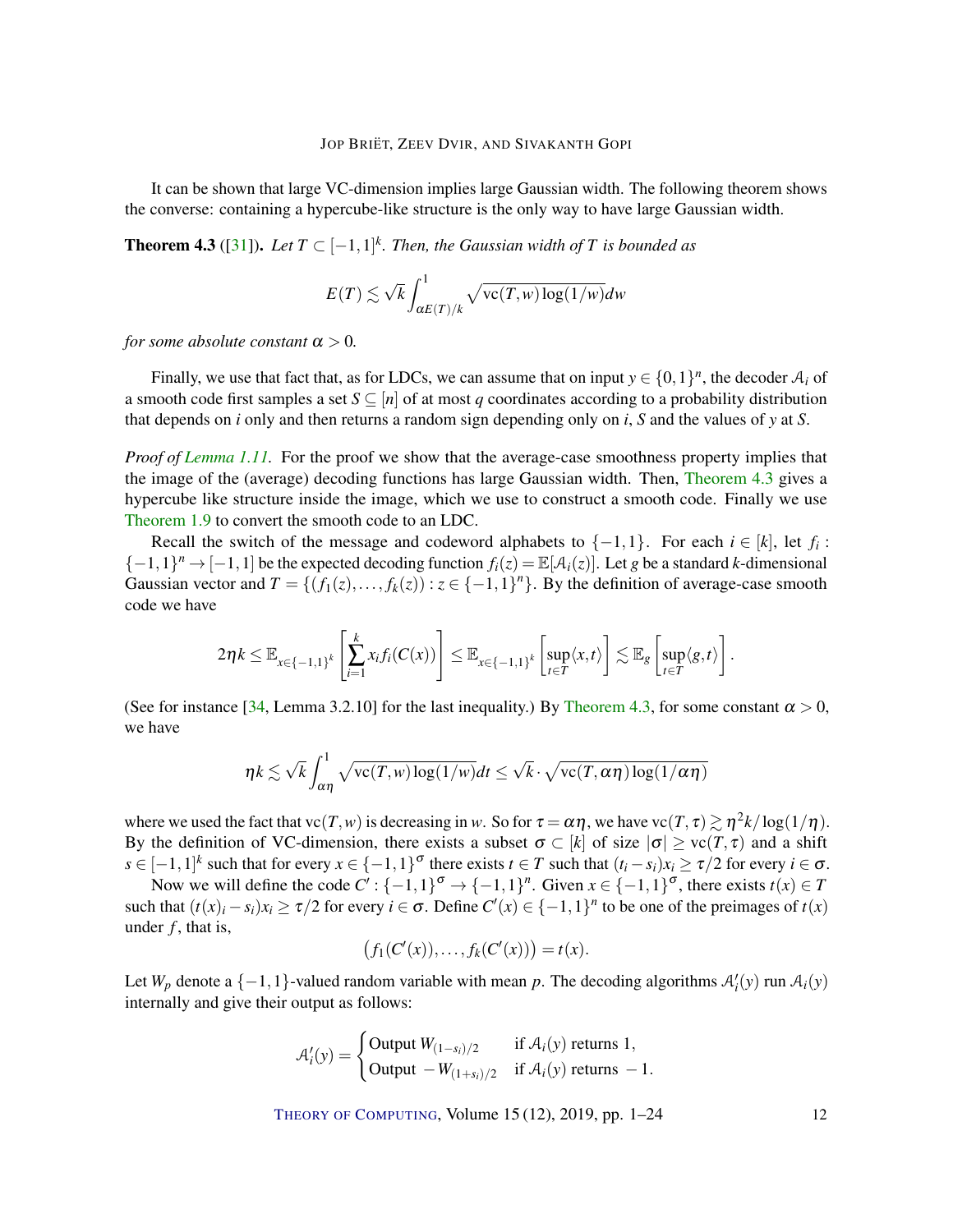Therefore, for every  $x \in \{-1,1\}^{\sigma}$  and for every  $i \in \sigma$ ,

$$
x_i \mathbb{E}[\mathcal{A}'_i(C'(x))] = x_i \mathbb{E}\left[\frac{(1+\mathcal{A}_i(C'(x)))}{2}W_{(1-s_i)/2} - \frac{(1-\mathcal{A}_i(C'(x)))}{2}W_{(1+s_i)/2}\right]
$$
  
\n
$$
= \frac{x_i}{2} \mathbb{E}\left[\mathcal{A}_i(C'(x)) - s_i\right]
$$
  
\n
$$
= \frac{x_i}{2}(f_i(C'(x)) - s_i)
$$
  
\n
$$
= \frac{x_i}{2}(t(x_i - s_i))
$$
  
\n
$$
\geq \frac{\tau}{4} \gtrsim \eta.
$$

Since the probability that  $A'_i(C'(x))$  queries any particular location of  $C'(x)$  is still at most  $c/n$ , it follows that *C'* is a  $(q, c, \Omega(\eta))$ -smooth code. By [Theorem](#page-6-0) [1.9,](#page-6-0) *C'* is also a  $(q, \Omega(\eta/c), \Omega(\eta))$ -LDC.  $\Box$ 

# <span id="page-12-0"></span>5 From LDCs to outlaws

In this section we prove [Theorem](#page-3-1) [1.5,](#page-3-1) the converse of our main result.

*Proof of [Theorem](#page-6-0) [1.5.](#page-3-1)* By Theorem [1.9,](#page-6-0) the map  $C: \{-1,1\}^k \to \{-1,1\}^n$  is also a  $(q,q/\delta,\eta)$ -smooth code. For each  $i \in [k]$ , let  $B_i$  be its decoder for the *i*-th index. Let  $v_i: 2^{[n]} \to [0,1]$  be the probability distribution used by  $\mathcal{B}_i$  to sample a set  $S \subseteq [n]$  of at most *q* coordinates and let  $f_{i,S}$  :  $\{-1,1\}^n \to [-1,1]$  be function whose value at  $y \in \{-1,1\}^n$  is the expectation of the random sign returned by  $\mathcal{B}_i(y)$  conditioned on the event that it samples *S*. Since this value depends only on the coordinates in *S*, the function *fi*,*<sup>S</sup>* is a *q*-junta.

Fix an  $i \in [k]$  and let  $f_i : \{-1,1\}^n \to [-1,1]$  be the function given by  $f_i = \mathbb{E}_{S \sim v_i}[f_{i,S}]$ . Then, since a *q*-junta has degree at most *q*, so does *f*<sub>*i*</sub>. We claim that *f*<sub>*i*</sub> is  $(q2^{q/2})/\delta$ -smooth. Since the functions *f*<sub>*i*</sub>,*s* :  $\{-1,1\}^n \rightarrow \{-1,1\}$  are *q*-juntas, it follows from Parseval's identity that they have spectral norm at most 2<sup>*q*/2</sup>. Moreover, for each *j* ∈ [*n*], we have Pr<sub>*S*∼ν<sub>*i*</sub></sub>[*j* ∈ *S*] ≤ *q*/(δ*n*). Hence, since *f<sub>i</sub>*,*s* depends only on the coordinates in *S*, we have

$$
||D_{j}f_{i}||_{\rm sp} \leq \sum_{S \ni j} v_{i}(S) ||f_{i,S}||_{\rm sp} \leq \frac{q2^{q/2}}{\delta n},
$$

which gives the claim. By [\(1.3\)](#page-6-2), it holds for every  $x \in \{-1,1\}^k$  and every  $i \in [k]$  that

<span id="page-12-1"></span>
$$
x_i f_i(C'(x)) \ge 2\eta. \tag{5.1}
$$

Define the distribution  $\mu$  to correspond to the process of sampling  $i \in [k]$  uniformly at random and returning  $f_i$ . Let  $\bar{g} = (f_1 + \cdots + f_k)/k$  be the mean of  $\mu$ . We show that  $\kappa_\mu(\eta) \geq \eta k$ . To this end, let  $l = \eta k$ , let  $\sigma : [l] \rightarrow [k]$  be an arbitrary map and define the functions  $g_1, \ldots, g_l$  by  $g_i = f_{\sigma(i)}$ . Let  $x \in \{-1,1\}^k$  be such that for each  $i \in [l]$ , we have  $x_{\sigma(i)} = 1$  and  $x_j = -1$  elsewhere. It follows

THEORY OF C[OMPUTING](http://dx.doi.org/10.4086/toc), Volume  $15(12)$ ,  $2019$ , pp.  $1-24$  13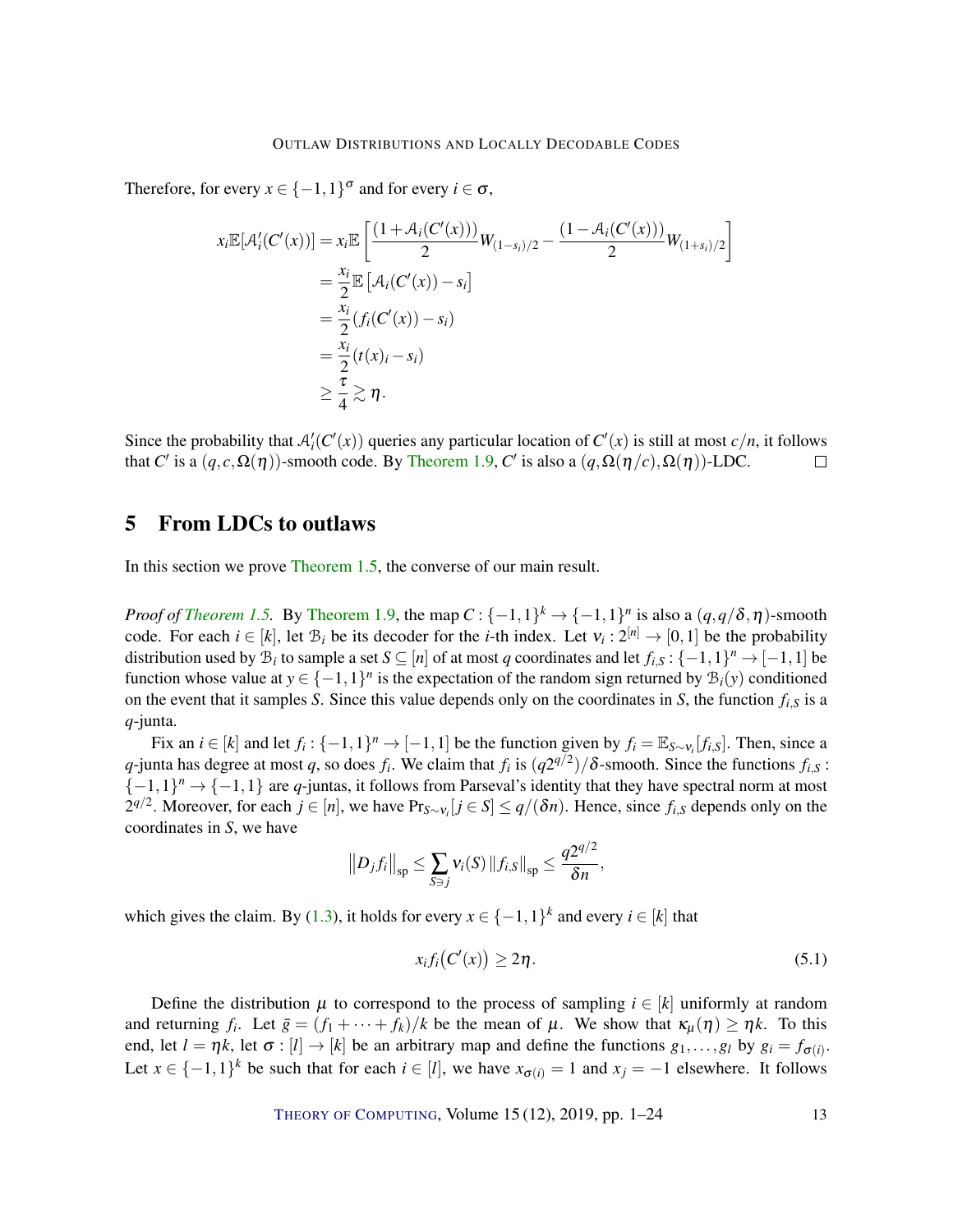<span id="page-13-4"></span>from [\(5.1\)](#page-12-1) that  $f_{\sigma(i)}(C(x)) \in [2\eta, 1]$  for every  $i \in [l]$  and that  $f_i(C(x)) \le 0$  for every other  $i \in [k]$ . Hence,

$$
\left\| \frac{1}{l} \sum_{i=1}^{l} (g_i - \bar{g}) \right\|_{L_{\infty}} \ge \left( \frac{1}{l} \sum_{i=1}^{l} (g_i - \bar{g}) \right) (C(x))
$$
  
=  $\frac{1}{l} \sum_{i=1}^{l} f_{\sigma(i)} (C(x)) - \frac{1}{k} \sum_{i=1}^{k} f_i (C(x))$   
 $\ge 2\eta - \frac{l}{k} = \eta.$ 

If  $\sigma$  maps each element in [*l*] to a uniformly random element in [*k*], then  $g_1, \ldots, g_l$  are independent,  $\mu$ -distributed and satisfy

$$
\mathbb{E}\left[\left\|\frac{1}{l}\sum_{i=1}^l(g_i-\bar{g})\right\|_{L_{\infty}}\right] \geq \eta,
$$

which shows that  $\kappa_{\mu}(\eta) \geq l$ . Finally we can scale all the functions in  $\mu$  to make them 1-smooth, and get a distribution  $\tilde{\mu}$  over 1-smooth functions with  $\kappa_{\tilde{\mu}}(\eta \delta/(q2^{q/2})) \geq \eta k$ .  $\Box$ 

# <span id="page-13-2"></span>6 Candidate outlaws

In this section we elaborate on the candidate outlaws mentioned in the introduction.

## <span id="page-13-0"></span>6.1 Incidence geometry

We begin by describing a variant of [Corollary](#page-4-1) [1.6](#page-4-1) based on a slightly different assumption and show conditions under which this assumption holds. Let  $p$  be an odd prime, let  $\mathbb{F}_p$  be a finite field with  $p$ elements and let *n* be a positive integer. For  $x, y \in \mathbb{F}_p^n$  and  $y \neq 0$ , the *line* with origin *x* in direction *y*, denoted  $\ell_{x,y}$ , is the sequence  $(x + \lambda y)_{\lambda \in \mathbb{F}_p}$ .

<span id="page-13-3"></span>**Corollary 6.1.** *For every odd prime p and*  $\varepsilon \in (0,1]$ *, there exist a positive integer*  $n_1(p,\varepsilon)$  *and a*  $c = c(p, \varepsilon) \in (0, 1/2]$  *such that the following holds. Let*  $n \geq n_1(p, \varepsilon)$  *and k be positive integers. Assume* that for independent uniformly distributed elements  $z_1,\ldots,z_k\in\mathbb{F}_p^n$ , with probability at least  $1/2$ , there *exists a set*  $B \subseteq \mathbb{F}_p^n$  *of size*  $\epsilon p^n$  *such that every line passing through some point of the set*  $\{z_1, \ldots, z_k\}$ *contains at most*  $p-2$  *points of B. Then, there exists a*  $(p-1, c, c)$ -LDC sending  $\{0, 1\}^l$  to  $\{0, 1\}^{2p^n}$ , *where*  $l = \Omega(c^2k/\log(1/c))$ *.* 

The proof uses the following version of Szemerédi's Theorem, which follows easily from the density Hales–Jewett theorem [\[19\]](#page-20-9) (see also [\[35,](#page-21-10) Theorem 1.5.4]), and its standard "Varnavides-type" corollary (see for example [\[37,](#page-21-11) Exercise 10.1.9]).

<span id="page-13-1"></span>**Theorem 6.2** (Szemerédi's theorem for finite vector spaces). *For every odd prime p and any*  $\varepsilon \in (0,1]$ , *there exists a positive integer*  $n_0(p,\epsilon)$  *such that the following holds. Let*  $n \ge n_0(p,\epsilon)$  and let  $S \subseteq \mathbb{F}_p^n$  be a *set of size*  $|S| \geq \varepsilon p^n$ . *Then, S contains a line.*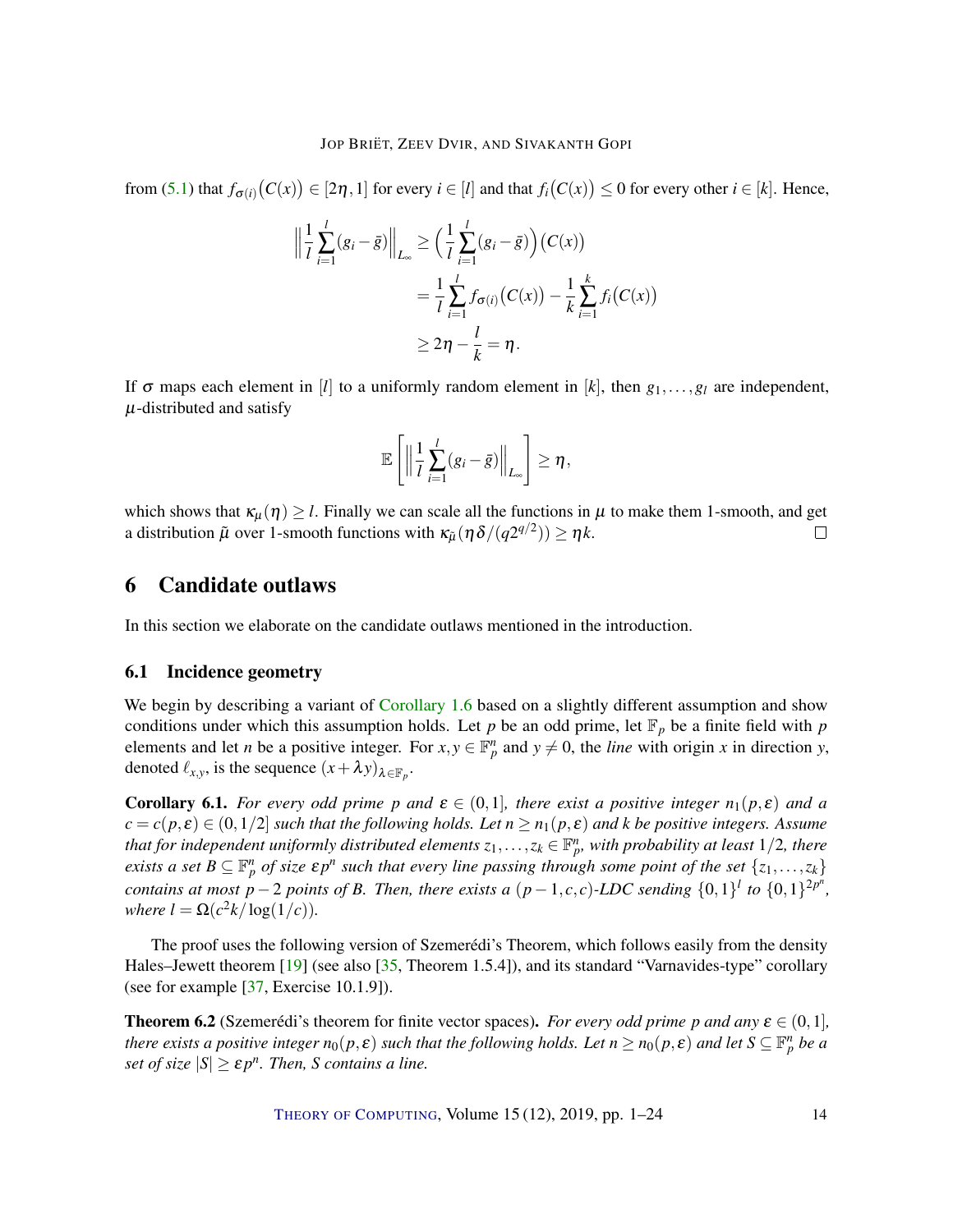<span id="page-14-0"></span>**Corollary 6.3.** *For every odd prime p and any*  $\varepsilon \in (0,1]$ *, there exists a positive integer*  $n_1(p,\varepsilon)$  *and a*  $c(p, \varepsilon) \in (0, 1]$  *such that the following holds. Let*  $n \ge n_1(p, \varepsilon)$  *and let*  $S \subseteq \mathbb{F}_p^n$  *be a set of size*  $|S| \ge \varepsilon p^n$ *. Then, S contains at least*  $c(p, \varepsilon)p^{2n}$  *lines, that is,* 

$$
\mathrm{Pr}_{x \in \mathbb{F}_p^n, y \in \mathbb{F}_p^n \setminus \{0\}} \left[ \{ (x + \lambda y)_{\lambda=0}^{p-1} \} \subset S \right] \geq c(p, \varepsilon).
$$

*Proof of [Corollary](#page-13-3) [6.1.](#page-13-3)* Abusing notation, we identify functions  $f: \mathbb{F}_p^n \to \{-1,1\}$  with vectors in  $\{-1,1\}^{\mathbb{F}_p^n}$ . Let  $\phi: \{-1,1\} \to \{0,1\}$  be the map  $\phi(\alpha) = (\alpha+1)/2$ . For a function  $f: \mathbb{F}_p^n \to \{-1,1\}$ , let  $\phi(f): \mathbb{F}_p^n \to \{0,1\}$  be the function  $\phi(f)(x) = \phi(f(x))$  and for  $f: \mathbb{F}_p^n \to \{0,1\}$ , define  $\phi^{-1}(f): \mathbb{F}_p^n \to$  ${-1,1}$  analogously.

For every  $x \in \mathbb{F}_p^n$ , let  $F_x: \{-1,1\}^{\mathbb{F}_p^n} \to \mathbb{R}$  be the degree- $(p-1)$  polynomial

<span id="page-14-1"></span>
$$
F_x(f) = \mathbb{E}_{y \in \mathbb{F}_p^n \setminus \{0\}} \left[ \prod_{\lambda \in \mathbb{F}_p^*} \phi(f)(x + \lambda y) \right]. \tag{6.1}
$$

Then, for a set  $B \subseteq \mathbb{F}_p^n$ , the value  $F_x(\phi^{-1}(1_B))$  equals the fraction of all lines  $\ell_{x,y}$  through *x* of which *B* contains the *p* − 1 points  $\{x + \lambda y : \lambda \in \mathbb{F}_p^*\}$ . If *B* has size at least  $\epsilon p^n$ , it follows from [Corollary](#page-14-0) [6.3](#page-14-0) that  $\mathbb{E}_{x \in \mathbb{F}_p^n}[F_x(\phi^{-1}(1_B))] \ge c(p, \varepsilon)$ . Moreover, since the monomials in the expectation of [\(6.1\)](#page-14-1) can be expanded as

$$
\prod_{\lambda \in \mathbb{F}_p^*} \phi(f)(x + \lambda y) = \frac{1}{2^{p-1}} \sum_{S \subseteq \mathbb{F}_p^*} \prod_{\lambda \in S} f(x + \lambda y),
$$

it follows that each  $F_x$  is  $\frac{p-1}{2(1-p^{-n})}$ -smooth.

Let  $\mu$  be the uniform distribution over  $F_x$ . We claim that  $\kappa_\mu(c(p, \varepsilon)) \geq k$ , which implies the result by [Theorem](#page-3-0) [1.4](#page-3-0) since  $\mu$  is supported on degree  $(p-1)$ -polynomials. For every set  $A \subseteq \mathbb{F}_p^n$ , let  $B_A \subseteq \mathbb{F}_p^n$ be a set of maximum size such that every line through *A* contains at most *p* − 2 points of *BA*, and let  $f_A = \phi^{-1}(1_{B_A})$ . Let *z* be a uniformly distributed random variable over  $\mathbb{F}_p^n$ , let  $z_1, \ldots, z_k$  be independent copies of *z* and let  $A = \{z_1, \ldots, z_k\}$ . Then,  $F_{z_1}, \ldots, F_{z_k}$  are independent  $\mu$ -distributed random functions. Moreover, in the event that  $|B_A| \geq \varepsilon p^n$ , we have

$$
(\mathbb{E}_z[F_z] - F_{z_i})(f_A) = \mathbb{E}_z[F_z(\phi^{-1}(1_{B_A}))] - F_{z_i}(\phi^{-1}(1_{B_A})) = \mathbb{E}_z[F_z(\phi^{-1}(1_{B_A}))] \ge c(p, \varepsilon)
$$

for every  $i \in [k]$ . Since this event happens with probability at least  $1/2$ , we have

$$
\mathbb{E}\Big[\Big\|\frac{1}{k}\sum_{i=1}^k \big(F_{z_i}-\mathbb{E}[F_z]\big)\Big\|_{L_{\infty}}\Big]\geq \mathbb{E}\Big[\Big|\frac{1}{k}\Big(\sum_{i=1}^k \big(F_{z_i}-\mathbb{E}[F_z]\big)\Big)(f_A)\Big|\Big]\geq \frac{c(p,\epsilon)}{2},
$$

which gives the claim.

The proof of the formal version of [Corollary](#page-4-1) [1.6](#page-4-1) (given below) is similar to that of [Corollary](#page-13-3) [6.1,](#page-13-3) so we omit it. In the following,  $\mathbb{PF}_{p}^{n-1}$  is the projective space of dimension *n* − 1, which is the space of directions in  $\mathbb{F}_p^n$ . The formal version of [Corollary](#page-4-1) [1.6](#page-4-1) is then as follows.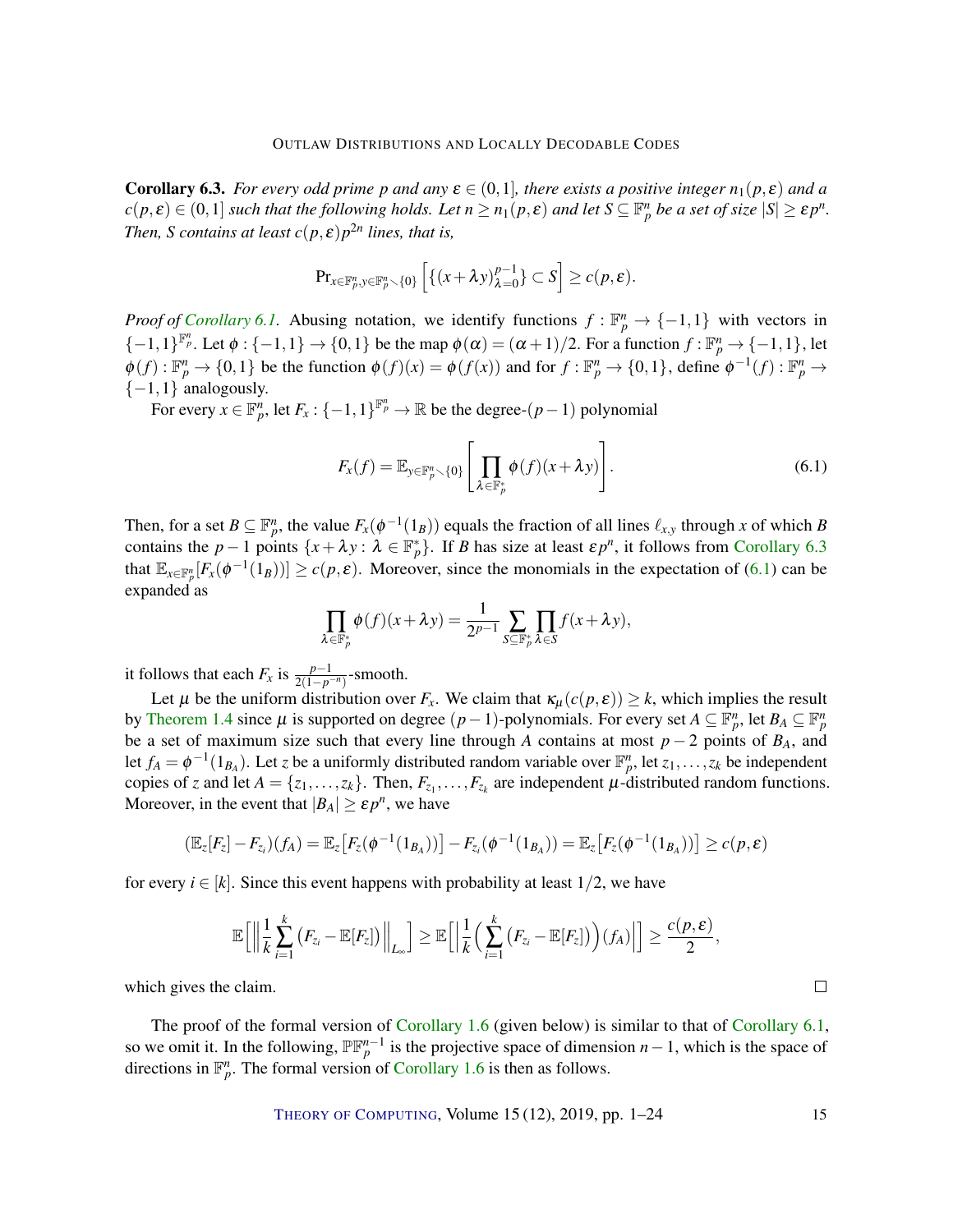<span id="page-15-4"></span>**Corollary 6.4.** *For every odd prime p and*  $\varepsilon \in (0,1]$ *, there exist a positive integer*  $n_1(p,\varepsilon)$  *and a*  $c = c(p, \varepsilon) \in (0, 1/2]$  *such that the following holds. Let*  $n \ge n_1(p, \varepsilon)$  *and k be positive integers. Suppose* that for independent uniformly distributed elements  $z_1,\ldots,z_k\in\mathbb{PF}_p^{n-1}$ , with probability at least  $1/2$ , there *exists a set*  $B \subset \mathbb{F}_p^n$  *of size*  $|B| \geq \varepsilon p^n$  *which does not contain any lines with direction in*  $\{z_1,\ldots,z_k\}$ *. Then, there exists a*  $(p, c, c)$ *-LDC sending*  $\{0, 1\}$ <sup>*l*</sup> *to*  $\{0, 1\}$ <sup>2*p*<sup>*n*</sup>, where  $l = \Omega(c^2k/\log(1/c))$ *.*</sup>

Feasible parameters for [Corollary](#page-13-3) [6.1.](#page-13-3) Proving lower bounds on *k* for which the assumption of [Corollary](#page-13-3) [6.1](#page-13-3) holds true thus allows one to infer the existence of  $(p-1)$ -query LDCs with rate  $\Omega(k/N)$ for  $N = p^n$ , provided p and  $\varepsilon$  are constants independent of *n*. We establish the following bounds, which imply the (well-known) existence of  $(p-1)$ -query LDCs with message length  $k = \Omega((\log N)^{p-2})$ .

<span id="page-15-0"></span>**Theorem 6.5.** *For every odd prime p there exists an*  $\varepsilon(p) \in (0,1]$  *such that the following holds. For every set*  $A \subseteq \mathbb{F}_p^n$  *of size*  $|A| \leq {n+p-3 \choose p-2}$ *p*−2 −1*, there exists a set B* ⊆ F *n <sup>p</sup> of size* ε(*p*)*p n such that every line through A contains at most p*−2 *points of B.*

The proof uses some basic properties of polynomials over finite fields. For an *n*-variate polynomial  $f \in \mathbb{F}_p[x_1,\ldots,x_n]$  denote  $Z(f) = \{x \in \mathbb{F}_p^n : f(x) = 0\}$ . The starting point of the proof is the following standard result (see for example [\[36\]](#page-21-12)), showing that small sets can be "captured" by zero-sets of nonzero, homogeneous polynomials of low degree.

<span id="page-15-1"></span>**Lemma 6.6** (Homogeneous Interpolation). *For every*  $A \subseteq \mathbb{F}_p^n$  *of size*  $|A| \leq {n+d-1 \choose d}$ *d*<sup>-1</sup>) − 1, there exists a *nonzero homogeneous polynomial*  $f \in \mathbb{F}_p[x_1,\ldots,x_n]$  *of degree*  $d$  *such that*  $A \subseteq \ddot{\mathsf{Z}}(f)$ *.* 

The next two lemmas show that if *f* is nonzero, homogeneous and degree *d*, and if  $a \in \mathbb{F}_p^*$  is such that  $f^{-1}(a)$  is nonempty, then lines through  $Z(f)$  meet  $f^{-1}(a)$  in at most *d* points.

<span id="page-15-2"></span>**Lemma 6.7.** Let  $f \in \mathbb{F}_p[x_1,\ldots,x_n]$  be a nonzero homogeneous polynomial of degree d. Let  $a \in \mathbb{F}_p^*$  be such that the set  $f^{-1}(a)$  is nonempty. Then, every line that meets  $f^{-1}(a)$  in  $d+1$  points must have *direction in Z*(*f*)*.*

*Proof.* The univariate polynomial  $g(\lambda) = f(x + \lambda y)$  formed by the restriction of f to a line  $\ell_{x,y}$  has degree at most *d*. By the Factor Theorem, such a polynomial must be the constant polynomial  $g(\lambda) = a$ to assume the value *a* for  $d+1$  values of  $\lambda$ . Since *f* is homogeneous, the coefficient of  $\lambda^d$ , which must be zero, equals  $f(y)$ , giving the result.  $\Box$ 

The following lemma, which is inspired by the solution of the finite-field Kakeya problem in [\[14\]](#page-20-10), is essentially contained in [\[10\]](#page-19-9).

<span id="page-15-3"></span>**Lemma 6.8** (Briët–Rao). Let  $f \in \mathbb{F}_p[x_1,\ldots,x_n]$  be a nonzero homogeneous polynomial of degree d. Let  $a \in \mathbb{F}_p^*$  be such that  $f^{-1}(a)$  is nonempty. Then, there exists no line that intersects  $Z(f)$ , meets  $f^{-1}(a)$  in *at least d points and has direction in Z*(*f*)*.*

*Proof.* For a contradiction, suppose there exists a line  $\ell_{x,y}$  through  $Z(f)$  that meets  $f^{-1}(a)$  in *d* points and has direction  $y \in Z(f)$ . Observe that for every  $\lambda \in \mathbb{F}_p$ , the shifted line  $\ell_{x+\lambda y,y}$  also meets  $f^{-1}(a)$  in *d* points. Hence, without loss of generality we may assume that the line starts in  $Z(f)$ , that is  $x \in Z(f)$ .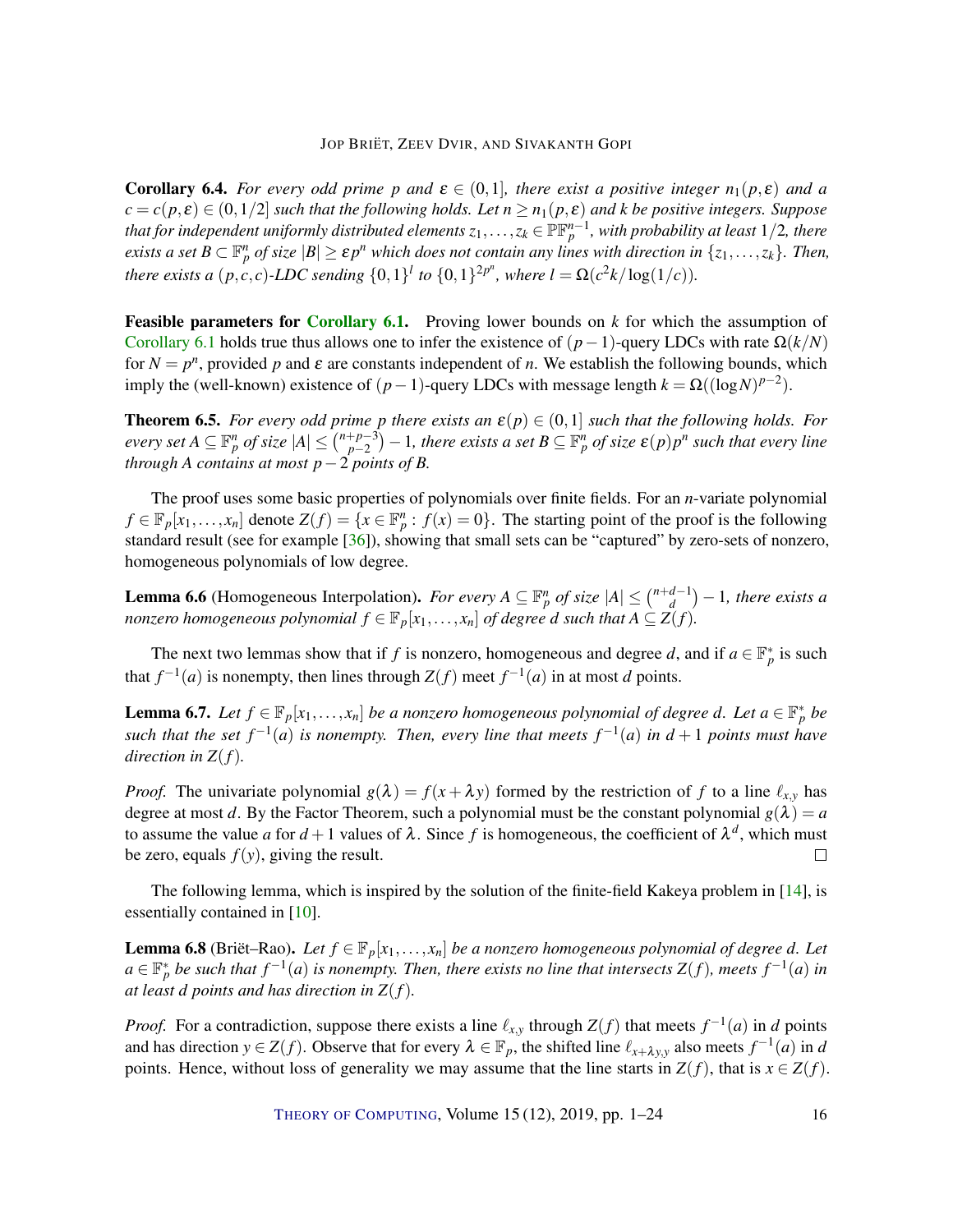### OUTLAW DISTRIBUTIONS AND LOCALLY DECODABLE CODES

<span id="page-16-3"></span>Let  $g(\lambda) = a_0 + a_1\lambda + \cdots + a_d\lambda^d = f(x + \lambda y) \in \mathbb{F}_p[\lambda]$  be the restriction of *f* to  $\ell_{x,y}$ . It follows that  $a_0 = g(0) = f(x) = 0$  and, since *f* is homogeneous, that  $a_d = f(y) = 0$ . Moreover, there exist distinct elements  $\lambda_1, \ldots, \lambda_d \in \mathbb{F}_p^*$  such that  $g(\lambda_i) = f(x + \lambda_i y) = a$  for every  $i \in [d]$ . Then  $g(\lambda) - a$  is a degree *d* − 1 polynomial with *d* distinct roots. But it cannot be the zero polynomial since it takes value −*a* when  $\lambda = 0$ .  $\Box$ 

The final ingredient for the proof of [Theorem](#page-15-0) [6.5](#page-15-0) is a variant of the DeMillo–Lipton–Schwartz–Zippel Lemma; see for instance [\[12,](#page-19-10) Appendix C] for a proof.

<span id="page-16-1"></span>**Lemma 6.9.** *Let*  $f \in \mathbb{F}_p[x_1,\ldots,x_n]$  *be a nonzero polynomial of degree d. Then,* 

$$
|Z(f)| \le \Big(1-\frac{1}{p^{d/(p-1)}}\Big)p^n.
$$

*Proof of [Theorem](#page-15-0) [6.5.](#page-15-0)* Let  $A \subseteq \mathbb{F}_p^n$  be a set of size  $|A| \leq {n+p-3 \choose p-2}$ *p*<sup>−2</sup> *p*<sup>−2</sup> *p*<sup>1</sup> *Let f* ∈  $\mathbb{F}_p[x_1, \ldots, x_n]$  be a nonzero degree-(*p*−2) homogeneous polynomial such that *A* ⊆ *Z*(*f*), as promised to exist by [Lemma](#page-15-1) [6.6.](#page-15-1) By [Lemma](#page-16-1) [6.9,](#page-16-1) there exists an  $a \in \mathbb{F}_p^*$  such that the set  $B = f^{-1}(a)$  has size at least  $|B| \ge p^n/p^{(2p-3)/(p-1)}$ . By [Lemma](#page-15-3) [6.7,](#page-15-2) every line that meets *B* in  $p-1$  points must have direction in  $Z(f)$ , but by Lemma [6.8](#page-15-3) no such line can pass through  $Z(f)$ . Hence, every line through *A* meets *B* in at most  $p-2$  points.  $\Box$ 

## <span id="page-16-0"></span>6.2 Hypergraph pseudorandomness

A second candidate for constructing outlaws comes from special types of hypergraphs. A hypergraph  $H = (V, E)$  is a pair consisting of a finite vertex set *V* and an edge set *E* of subsets of *V* that allows for parallel (repeated) edges. A hypergraph is *t*-uniform if all its edges have size *t*. For subsets  $W_1, \ldots, W_t \subseteq V$ , define the induced edge count by

$$
e_H(W_1,...,W_t) = \sum_{v_1 \in W_1} \cdots \sum_{v_t \in W_t} 1_E(\{v_1,...,v_t\}).
$$

A perfect matching in a *t*-uniform hypergraph is a family of vertex-disjoint edges that intersects every vertex. We shall use the following notion of pseudorandomness.

**Definition 6.10** (Relative pseudorandomness). Let  $H = (V, E)$ ,  $J = (V, E')$  be *t*-uniform hypergraphs with identical vertex sets. Then *J* is  $\varepsilon$ -pseudorandom relative to *H* if for all  $W_1, \ldots, W_t \subseteq V$ , we have

<span id="page-16-2"></span>
$$
\left|\frac{e_J(W_1,\ldots,W_t)}{|E'|}-\frac{e_H(W_1,\ldots,W_t)}{|E|}\right|<\varepsilon.\tag{6.2}
$$

The left-hand side of  $(6.2)$  compares the fraction of edges that the sets  $W_1, \ldots, W_t$  induce in *J* with the fraction of edges they induce in *H*. Standard concentration arguments show that if  $|E| \ge |V|$ , then a random hypergraph *J* whose edge set  $E'$  is formed by independently putting each edge of  $E$  in  $E'$  with probability  $p = p(\varepsilon, t)$ , is  $\varepsilon$ -pseudorandom relative to *H* with high probability. A deterministic hypergraph *J* is thus pseudorandom relative to *H* if it mimics this property of truly random sub-hypergraphs. For graphs, relative ε-pseudorandomness turns into a common notion sometimes referred to as ε-uniformity when *H* is the complete graph with all loops, in which case  $(6.2)$  says that the number of edges induced by a pair of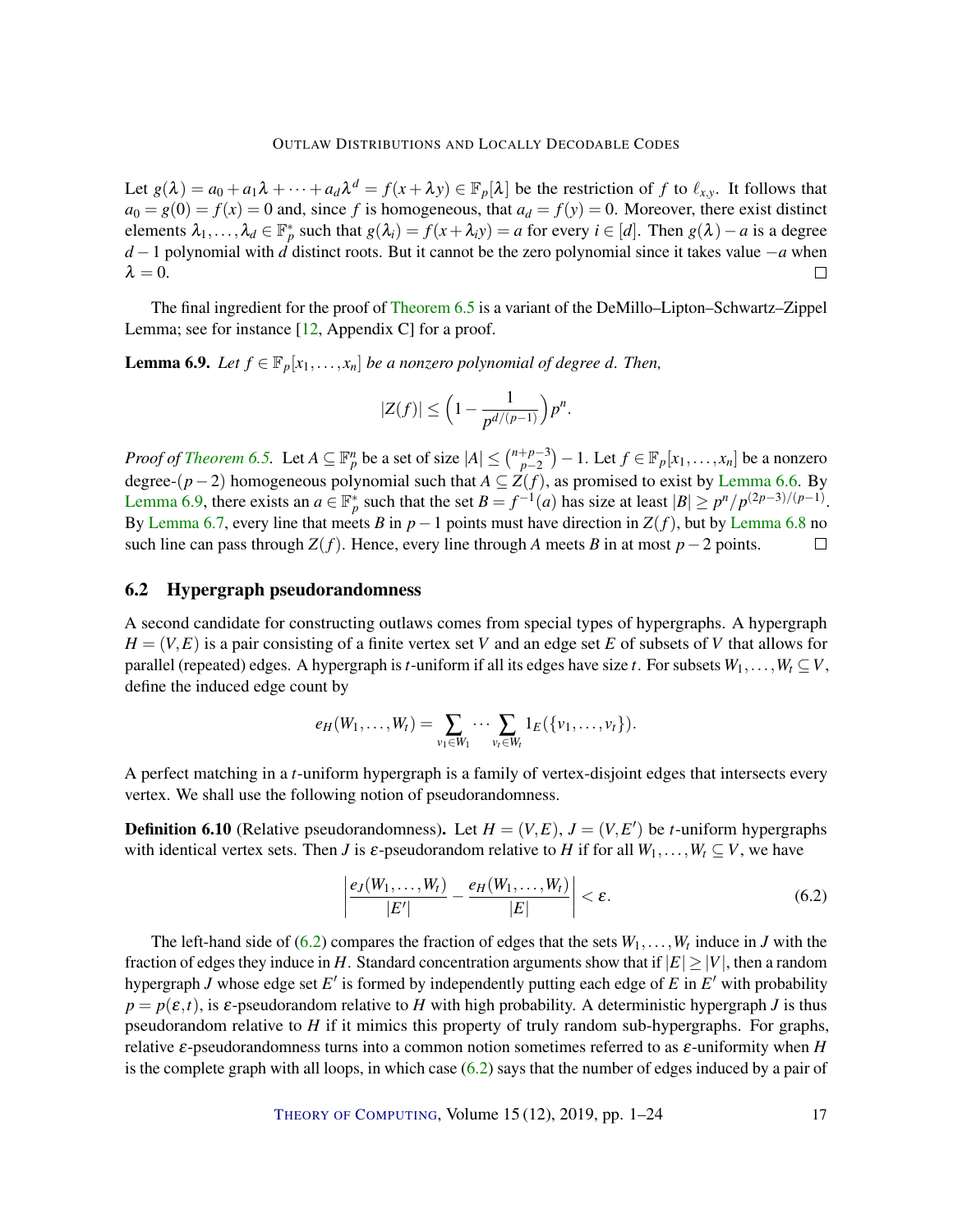<span id="page-17-1"></span>vertex-subsets  $W_1, W_2$  is roughly equal to the product of their densities  $(|W_1|/|V|)(|W_2|/|V|)$ . Uniformity in graphs is closely connected to the perhaps better-known notion of spectral expansion [\[24\]](#page-20-11). These two notions were recently shown to be equivalent (up-to universal constants) for all vertex-transitive graphs [\[13\]](#page-20-12).

We shall be interested in hypergraphs whose edge set can be partitioned into a family of "blocks," such that randomly removing relatively few of the blocks likely leaves a hypergraph that is *not* pseudorandom relative to the original. (Think of a Jenga tower<sup>10</sup> that's already in a delicate balance, so that there are only few ways, or perhaps even no way, to remove many blocks without having it collapse.) Our blocks will be formed by perfect matchings. For technical reasons, the formal definition takes the view of building a new hypergraph out of randomly selected matchings, as opposed to obtaining one by randomly removing matchings.

**Definition 6.11** (Jenga hypergraph). A *t*-uniform hypergraph *H* is  $(k, \varepsilon)$ -jenga if its edge set can be partitioned into a family  $M$  of perfect matchings such that, with probability at least  $1/2$ , the disjoint union of *k* independent uniformly distributed matchings from M forms a hypergraph which is *not* ε-pseudorandom relative to *H*.

We have the following simple corollary to [Theorem](#page-3-0) [1.4.](#page-3-0)

<span id="page-17-0"></span>**Corollary 6.12.** Let  $n, k, t$  be positive integers and  $\epsilon \in (0, 1]$ . Assume that there exists a *t*-uniform *n*-vertex hypergraph that is  $(k, \varepsilon)$ -jenga. Then, there exists a  $(t, 1, \Omega(\varepsilon/t^2))$ -LDC sending  $\{0,1\}^l$  to { $0, 1$ }<sup>2*tn*</sup>*, where*  $l = \Omega(\varepsilon^2 k / t^4 \log(t^2 / \varepsilon)).$ 

*Proof.* Let  $H = (V, E)$  be a hypergraph as assumed in the corollary. Let M be a partition of *E* into perfect matchings such that if  $M_1, \ldots, M_k$  are independent and uniformly distributed over  $\mathcal{M}$ , then with probability at least 1/2, the hypergraph  $J = (V, M_1 \uplus \cdots \uplus M_k)$  is not  $\varepsilon$ -pseudorandom relative to  $H.^{11}$ 

Let  $V_1, \ldots, V_t$  be copies of *V*. For each  $M \in \mathcal{M}$ , define  $f_M : \mathbb{R}^{V_1 \cup \cdots \cup V_t} \to \mathbb{R}$  by

$$
f_M(x[1],...,x[t]) = \frac{1}{|M|} \sum_{v_1 \in V_1} \cdots \sum_{v_t \in V_t} 1_M(\{v_1,...,v_t\}) x[1]_{v_1} \cdots x[t]_{v_t}, \quad x[i] \in \mathbb{R}^{V_i}.
$$

Denote by  $f_M^{\pm}$  the restriction of  $f_M$  to the Boolean hypercube  $\{-1,1\}^{tn}$ , which is a degree-*t* polynomial in tn variables. Then, for each variable  $x[i]_{v_i}$  for  $v_i \in V_i$ , the spectral norm  $||D_{x[i]_{v_i}} f_M^{\pm}||_{sp}$  equals  $|M|^{-1}$  times the number of monomials containing  $x[i]_{v_i}$ . Since every one of the *tn* variables appears in exactly one monomial and  $|M| = n/t$ , it follows that  $f_M^{\pm}$  is  $\sigma$ -smooth for  $\sigma = tn/|M| = t^2$ . Moreover, for  $J = (V, M)$ and  $W_1, \ldots, W_t \subseteq V$ , we have

$$
f_M(1_{W_1},...,1_{W_t})=\frac{e_J(W_1,...,W_t)}{|M|}.
$$

Let  $M_1, \ldots, M_k$  be independent uniformly distributed matchings from M and consider the random hypergraph  $J = (V, M_1 \oplus \cdots \oplus M_k)$ . Let  $\bar{f} = \mathbb{E}[f_{M_1}]$  be the expectation of the random function  $f_{M_1}$  and note

THEORY OF C[OMPUTING](http://dx.doi.org/10.4086/toc), Volume 15 (12), 2019, pp. 1–24 18

<sup>&</sup>lt;sup>10</sup>Jenga<sup>®</sup> is a game of dexterity in which players begin with a tower of wooden blocks and take turns trying to remove a block without making the tower collapse.

 $^{11}M_1 \cup \cdots \cup M_k$  is the disjoint union of the matchings (i.e., we repeat an edge *r* times if it occurs in *r* matchings).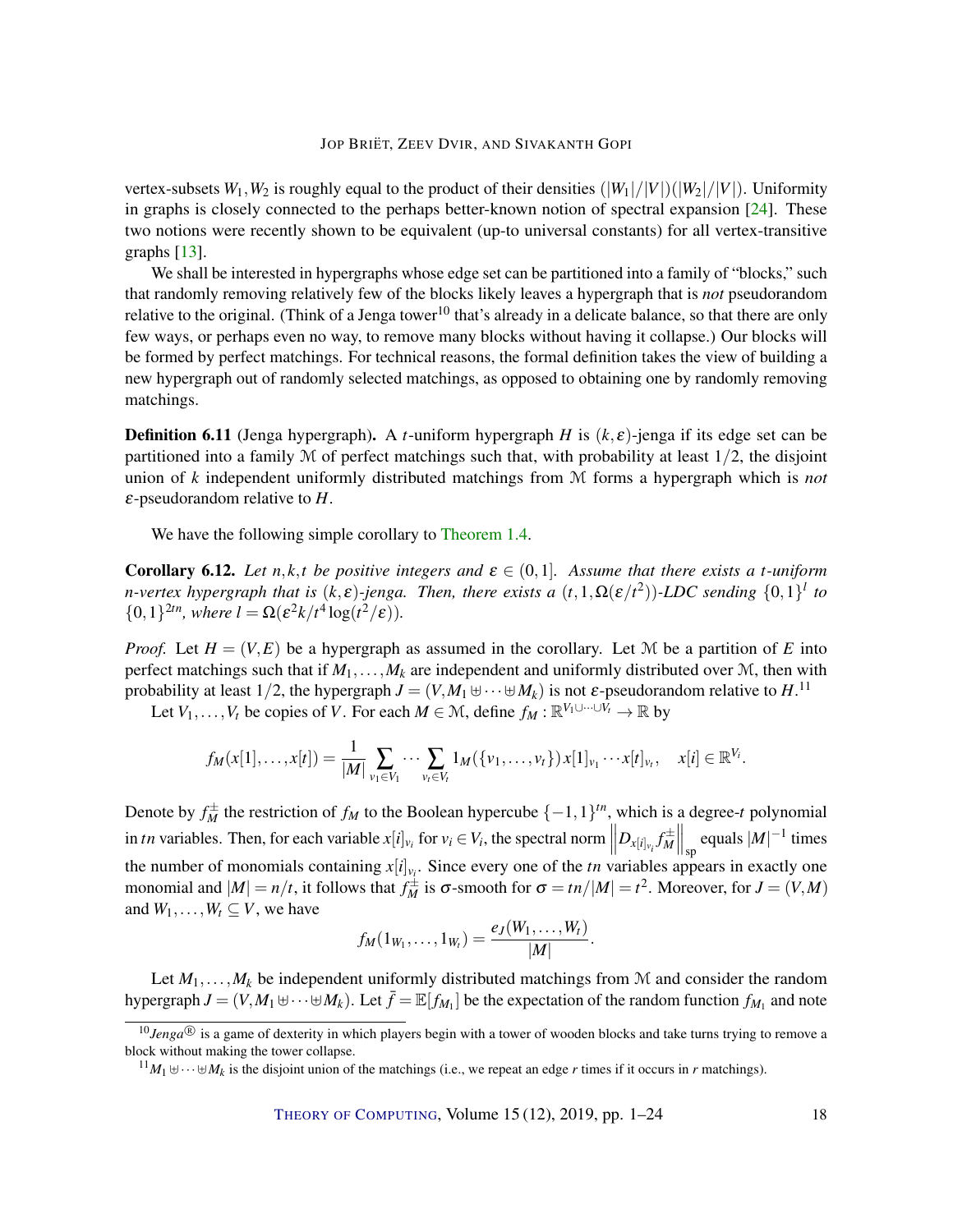<span id="page-18-1"></span>that  $\mathbb{E}[f_{M_i}] = \bar{f}$  for each  $i \in [k]$ . Let  $\bar{f}^{\pm}$  denote the restriction of  $\bar{f}$  to  $\{-1,1\}$ <sup>tn</sup> and note that  $\bar{f}^{\pm} = \mathbb{E}[f_{M_i}^{\pm}]$ . Then, since the functions  $f_{M_i} - \bar{f}$  are multilinear,

$$
\mathbb{E}\Big[\Big\|\frac{1}{k}\sum_{i=1}^{k}(f_{M_{i}}^{\pm}-\bar{f}^{\pm})\Big\|_{L_{\infty}}\Big]=\mathbb{E}\Big[\max_{x[1],...,x[r]\in\{-1,1\}^{n}}\Big|\frac{1}{k}\sum_{i=1}^{k}(f_{M_{i}}-\bar{f})(x[1],...,x[r])\Big|\Big]
$$
  
\n
$$
\geq \mathbb{E}\Big[\max_{W_{1},...,W_{i}\subseteq V}\Big|\frac{1}{k}\sum_{i=1}^{k}(f_{M_{i}}-\bar{f})(1_{W_{1}},...,1_{W_{i}})\Big|\Big]
$$
  
\n
$$
=\mathbb{E}\Big[\max_{W_{1},...,W_{i}\subseteq V}\Big|\frac{e_{J}(W_{1},...,W_{t})}{k|M|}-\frac{e_{H}(W_{1},...,W_{t})}{|E|}\Big|\Big]
$$
  
\n
$$
\geq \frac{\varepsilon}{2}.
$$

The result now follows from [Theorem](#page-3-0) [1.4.](#page-3-0)

In the context of outlaws and LDCs, the relevant question concerning Jenga hypergraphs is the following. Let  $\kappa^{J}(n,t,\varepsilon)$  denote the maximum integer *k* such that there exists an *n*-vertex *t*-uniform hypergraph that is  $(k, \varepsilon)$ -jenga.

<span id="page-18-0"></span>Question 6.13. For integer  $t \ge 2$  and parameter  $\varepsilon \in (0,1]$ , what is the growth rate of  $\kappa^{J}(n,t,\varepsilon)$  as a function of  $n \in \mathbb{N}$ ?

For *t* = 2 (graphs), the answer to Question [6.13](#page-18-0) follows from a famous result of Alon and Roichman [\[1\]](#page-19-11) on expansion of random Cayley graphs. In particular, the proof of this result, due to Landau and Russell [\[30\]](#page-21-13), based on the matrix Chernoff bound of Ahlswede and Winter, implies that for constant  $\epsilon \in (0,1]$  we have  $\kappa(n,2,\epsilon) = \Theta(\log n)$ . Indeed, the matrix Chernoff bound shows that any partitioning of the complete graph on *n* vertices into perfect matchings is  $(O(\log n), O(1))$ -Jenga. The lower bound follows for instance by partitioning the edge set of the complete graph with vertex set  $V = \mathbb{F}_2^m$  into the collection of matchings of the form  $M_y = \{ \{x, x + y\} : x \in \mathbb{F}_2^m \}$  for each  $y \in \mathbb{F}_2^m \setminus \{0\}$ . Any  $m-1$  of such matchings give a graph with two disconnected components of equal size, making it (*m*−1,1/4)-jenga. Via [Corollary](#page-17-0) [6.12,](#page-17-0) this arguably gives the most round-about way to prove the existence of 2-query LDCs matching the parameters of the Hadamard code! Generalizing the above example, [\[10\]](#page-19-9) considered the *p*-uniform hypergraph on  $\mathbb{F}_p^m$  whose edges are the (unordered) lines. It was shown that this hypergraph is  $(m^{p-1}, \varepsilon)$ -jenga for some  $\varepsilon = \varepsilon(p)$  depending on *p* only, by partitioning the edge set according to the directions of the lines, that is, partitioning it with the matchings  $M_y = \{ \{x + \lambda y : \lambda \in \mathbb{F}_p\} : x \in \mathbb{F}_p^m \},$  $y \in \mathbb{F}_p^m \setminus \{0\}$ . To the best of our knowledge, the best upper bounds on  $\kappa^{j}(n,t,\varepsilon)$  for constant  $t \geq 3$  and  $\varepsilon \in (0,1]$  follow from upper bounds on LDCs, via [Corollary](#page-17-0) [6.12.](#page-17-0)

We end with the following natural question concerning Jenga hypergraphs.

**Question 6.14.** Is  $\kappa^{J}(n,t,\varepsilon)$  largest for the complete hypergraph?

Acknowledgements. J. B. and S. G. thank the Simons Institute for hosting them during the 2017 Pseudorandomness program, where part of this work was done. We thank Jacob Fox for pointing out to us that randomness is essential in [Corollary](#page-4-1) [1.6,](#page-4-1) Quentin Guilmant for pointing out an error in an earlier version of the proof of [Theorem](#page-8-0) [3.1](#page-8-0) and the anonymous referees for helpful remarks that greatly improved the exposition of this paper.

THEORY OF C[OMPUTING](http://dx.doi.org/10.4086/toc), Volume 15 (12), 2019, pp. 1–24 19

 $\Box$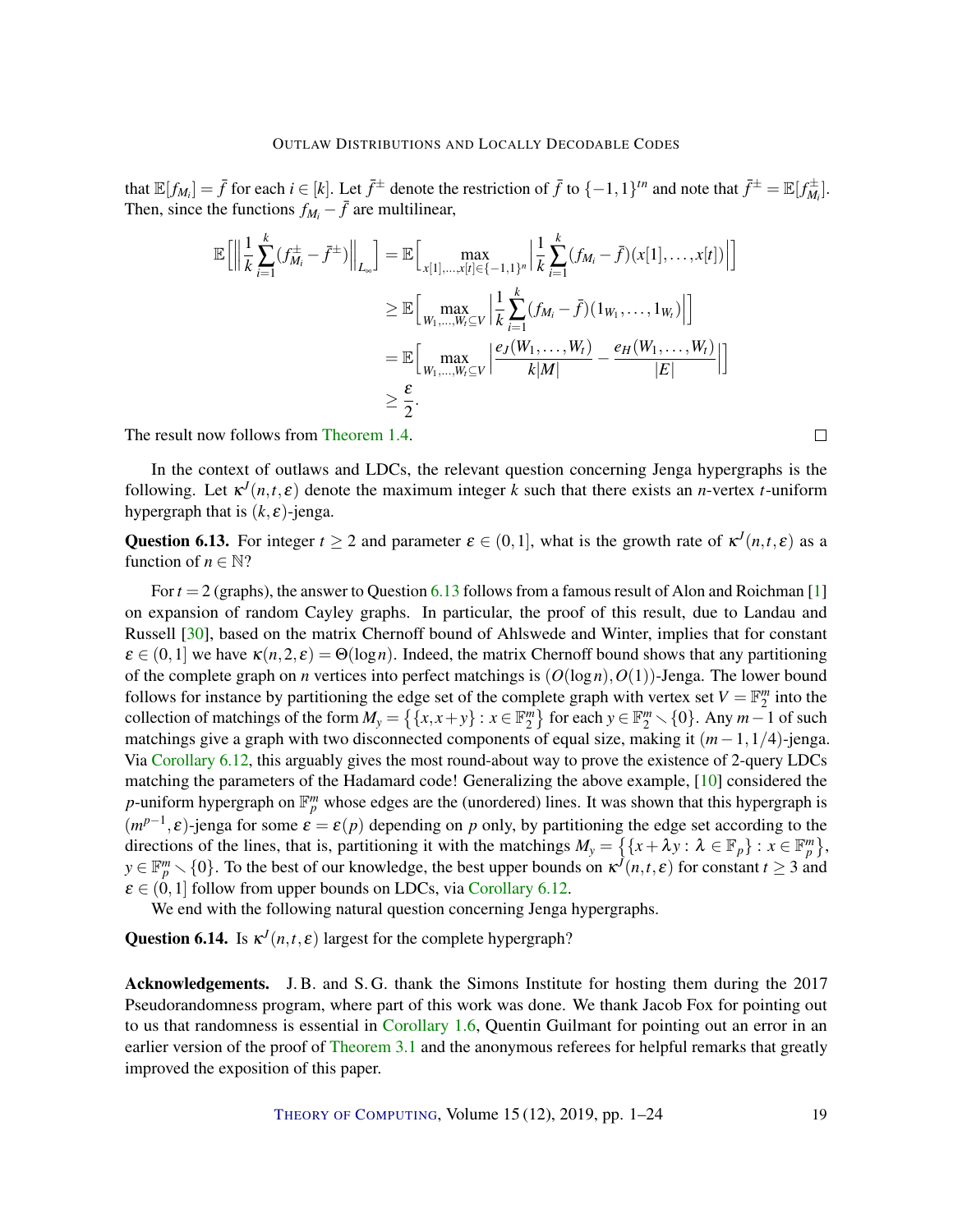# References

- <span id="page-19-11"></span>[1] NOGA ALON AND YUVAL ROICHMAN: Random Cayley graphs and expanders. *Random Struct. Algorithms*, 5(2):271–284, 1994. [\[doi:10.1002/rsa.3240050203\]](http://dx.doi.org/10.1002/rsa.3240050203) [19](#page-18-1)
- <span id="page-19-4"></span>[2] SANJEEV ARORA, CARSTEN LUND, RAJEEV MOTWANI, MADHU SUDAN, AND MARIO SZEGEDY: Proof verification and the hardness of approximation problems. *J. ACM*, 45(3):501–555, 1998. Preliminary version in [FOCS'92.](https://ieeexplore.ieee.org/document/267823) [\[doi:10.1145/278298.278306\]](http://dx.doi.org/10.1145/278298.278306) [2](#page-1-0)
- <span id="page-19-3"></span>[3] SANJEEV ARORA AND SHMUEL SAFRA: Probabilistic checking of proofs: A new characterization of NP. *J. ACM*, 45(1):70–122, 1998. Preliminary version in [FOCS'92.](https://ieeexplore.ieee.org/document/267824) [\[doi:10.1145/273865.273901\]](http://dx.doi.org/10.1145/273865.273901) [2](#page-1-0)
- <span id="page-19-1"></span>[4] LÁSZLÓ BABAI, LANCE FORTNOW, LEONID A. LEVIN, AND MARIO SZEGEDY: Checking computations in polylogarithmic time. In *Proc. 23rd STOC*, pp. 21–31. ACM Press, 1991. [\[doi:10.1145/103418.103428\]](http://dx.doi.org/10.1145/103418.103428) [2](#page-1-0)
- <span id="page-19-2"></span>[5] MANUEL BLUM AND SAMPATH KANNAN: Designing programs that check their work. *J. ACM*, 42(1):269–291, 1995. Preliminary version in [STOC'89.](https://doi.org/10.1145/73007.73015) [\[doi:10.1145/200836.200880\]](http://dx.doi.org/10.1145/200836.200880) [2](#page-1-0)
- <span id="page-19-7"></span>[6] JOP BRIËT: On embeddings of  $\ell_1^k$  from locally decodable codes, 2016. [\[arXiv:1611.06385\]](http://arxiv.org/abs/1611.06385) [4](#page-3-3)
- <span id="page-19-0"></span>[7] JOP BRIËT, ZEEV DVIR, AND SIVAKANTH GOPI: Outlaw distributions and locally decodable codes. In *Proc. 8th Symp. Innovations in Theoret. Comp. Sci. (ITCS'17)*, pp. 20:1–20:19. Schloss Dagstuhl– Leibniz-Zentrum fuer Informatik, 2017. [\[doi:10.4230/LIPIcs.ITCS.2017.20,](http://dx.doi.org/10.4230/LIPIcs.ITCS.2017.20) [arXiv:1609.06355\]](http://arxiv.org/abs/1609.06355) [1](#page-0-0)
- <span id="page-19-8"></span>[8] JOP BRIËT AND SIVAKANTH GOPI: Gaussian width bounds with applications to arithmetic progressions in random settings. *Internat. Math. Res. Notices*, 2018. [\[doi:10.1093/imrn/rny238,](http://dx.doi.org/10.1093/imrn/rny238) [arXiv:1711.05624\]](http://arxiv.org/abs/1711.05624) [5](#page-4-2)
- <span id="page-19-6"></span>[9] JOP BRIËT, ASSAF NAOR, AND ODED REGEV: Locally decodable codes and the failure of cotype for projective tensor products. *Electron. Res. Announc. Math. Sci.*, 19:120–130, 2012. [\[doi:10.3934/era.2012.19.120,](http://dx.doi.org/10.3934/era.2012.19.120) [arXiv:1208.0539\]](http://arxiv.org/abs/1208.0539) [2](#page-1-0)
- <span id="page-19-9"></span>[10] JOP BRIËT AND SHRAVAS RAO: Arithmetic expanders and deviation bounds for random tensors, 2016. [\[arXiv:1610.03428\]](http://arxiv.org/abs/1610.03428) [16,](#page-15-4) [19](#page-18-1)
- <span id="page-19-5"></span>[11] BENNY CHOR, ODED GOLDREICH, EYAL KUSHILEVITZ, AND MADHU SUDAN: Private information retrieval. *J. ACM*, 45(6):965–982, 1998. Preliminary version in [FOCS'95.](https://doi.org/10.1109/SFCS.1995.492461) [\[doi:10.1145/293347.293350\]](http://dx.doi.org/10.1145/293347.293350) [2,](#page-1-0) [3](#page-2-0)
- <span id="page-19-10"></span>[12] GIL COHEN AND AVISHAY TAL: Two structural results for low degree polynomials and applications. In *Proc. Internat. Workshop on Approximation, Randomization, and Combinat. Optim. (RANDOM'15)*, pp. 680–709. Schloss Dagstuhl–Leibniz-Zentrum fuer Informatik, 2015. [\[doi:10.4230/LIPIcs.APPROX-RANDOM.2015.680,](http://dx.doi.org/10.4230/LIPIcs.APPROX-RANDOM.2015.680) [arXiv:1404.0654\]](http://arxiv.org/abs/1404.0654) [17](#page-16-3)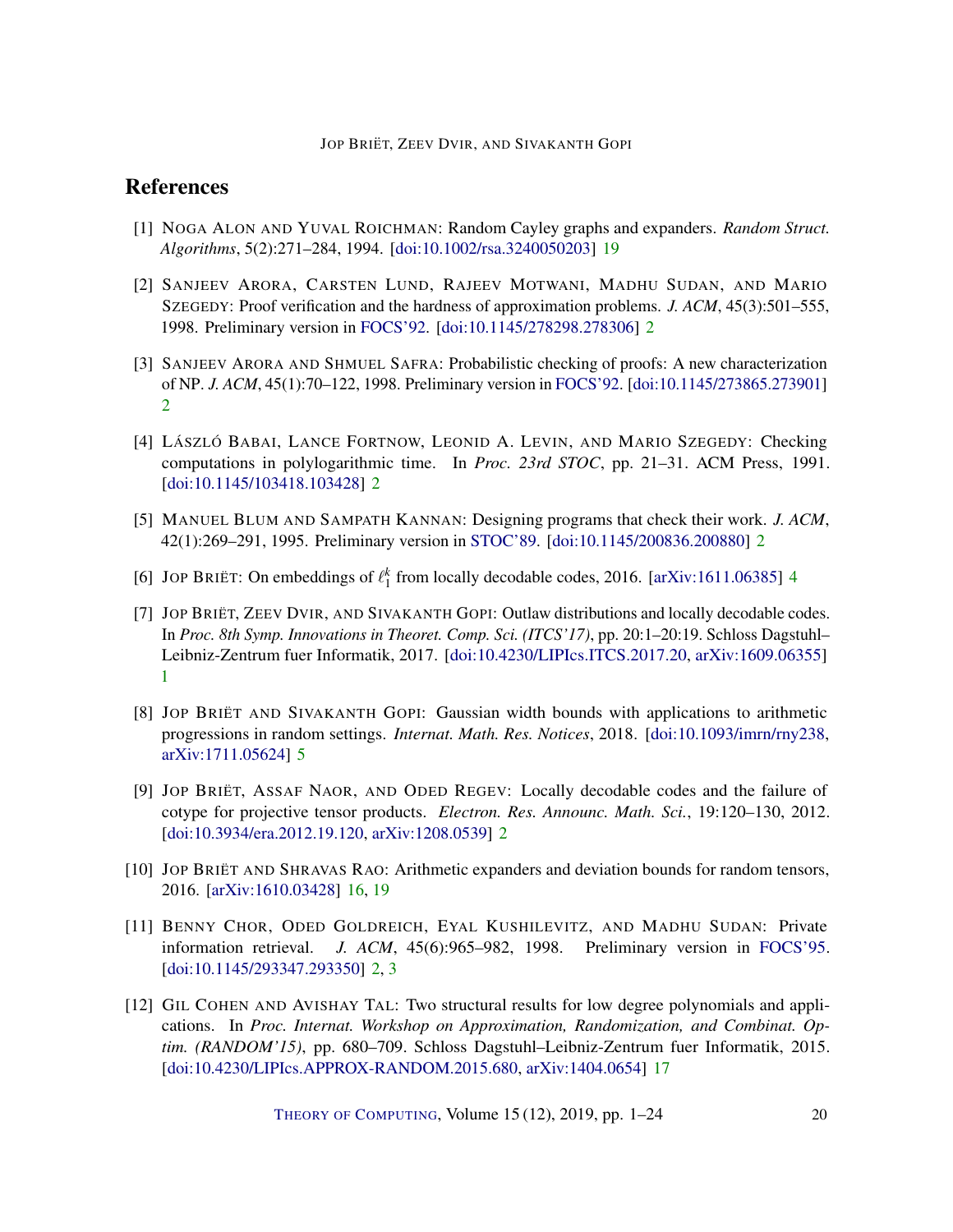## OUTLAW DISTRIBUTIONS AND LOCALLY DECODABLE CODES

- <span id="page-20-12"></span>[13] DAVID CONLON AND YUFEI ZHAO: Quasirandom Cayley graphs. *Discrete Analysis*, pp. 6:1–6:14, 2017. [\[doi:10.19086/da.1294,](http://dx.doi.org/10.19086/da.1294) [arXiv:1603.03025\]](http://arxiv.org/abs/1603.03025) [18](#page-17-1)
- <span id="page-20-10"></span>[14] ZEEV DVIR: On the size of Kakeya sets in finite fields. *J. Amer. Math. Soc.*, 22(4):1093–1097, 2009. [\[doi:10.1090/S0894-0347-08-00607-3,](http://dx.doi.org/10.1090/S0894-0347-08-00607-3) [arXiv:0803.2336\]](http://arxiv.org/abs/0803.2336) [16](#page-15-4)
- <span id="page-20-4"></span>[15] ZEEV DVIR AND SIVAKANTH GOPI: 2-Server PIR with subpolynomial communication. *J. ACM*, 63(4):39:1–39:15, 2016. Preliminary version in [STOC'15.](https://dl.acm.org/citation.cfm?id=2746546) [\[doi:10.1145/2968443,](http://dx.doi.org/10.1145/2968443) [arXiv:1407.6692\]](http://arxiv.org/abs/1407.6692) [3](#page-2-0)
- <span id="page-20-3"></span>[16] KLIM EFREMENKO: 3-Query locally decodable codes of subexponential length. *SIAM J. Comput.*, 41(6):1694–1703, 2012. Preliminary version in [STOC'09.](https://dl.acm.org/citation.cfm?id=1536422) [\[doi:10.1137/090772721\]](http://dx.doi.org/10.1137/090772721) [3](#page-2-0)
- <span id="page-20-7"></span>[17] NIKOS FRANTZIKINAKIS, EMMANUEL LESIGNE, AND MÁTÉ WIERDL: Random sequences and pointwise convergence of multiple ergodic averages. *Indiana Univ. Math. J.*, 61(2):585–617, 2012. [\[doi:10.1512/iumj.2012.61.4571\]](http://dx.doi.org/10.1512/iumj.2012.61.4571) [5](#page-4-2)
- <span id="page-20-8"></span>[18] NIKOS FRANTZIKINAKIS, EMMANUEL LESIGNE, AND MÁTÉ WIERDL: Random differences in Szemerédi's theorem and related results. *J. d'Analyse Mathématique*, 130(1):91–133, 2016. [\[doi:10.1007/s11854-016-0030-z,](http://dx.doi.org/10.1007/s11854-016-0030-z) [arXiv:1307.1922\]](http://arxiv.org/abs/1307.1922) [5](#page-4-2)
- <span id="page-20-9"></span>[19] HILLEL FURSTENBERG AND YITZHAK KATZNELSON: A density version of the hales-jewett theorem. *J. d'Analyse Mathématique*, 57(1):64–119, 1991. [\[doi:10.1007/BF03041066\]](http://dx.doi.org/10.1007/BF03041066) [14](#page-13-4)
- <span id="page-20-2"></span>[20] ODED GOLDREICH, HOWARD KARLOFF, LEONARD J. SCHULMAN, AND LUCA TREVISAN: Lower bounds for linear locally decodable codes and private information retrieval. *Comput. Complexity*, 15(3):263–296, 2006. Preliminary version in [CCC'02.](https://ieeexplore.ieee.org/document/1004353) [\[doi:10.1007/s00037-006-0216-3\]](http://dx.doi.org/10.1007/s00037-006-0216-3) [3](#page-2-0)
- <span id="page-20-1"></span>[21] PARIKSHIT GOPALAN, CHENG HUANG, HUSEYIN SIMITCI, AND SERGEY YEKHANIN: On the locality of codeword symbols. *IEEE Trans. Inform. Theory*, 58(11):6925–6934, 2012. [\[doi:10.1109/TIT.2012.2208937,](http://dx.doi.org/10.1109/TIT.2012.2208937) [arXiv:1106.3625\]](http://arxiv.org/abs/1106.3625) [2](#page-1-0)
- <span id="page-20-5"></span>[22] SIVAKANTH GOPI, SWASTIK KOPPARTY, RAFAEL OLIVEIRA, NOGA RON-ZEWI, AND SHUB-HANGI SARAF: Locally testable and locally correctable codes approaching the Gilbert-Varshamov bound. *IEEE Trans. Inform. Theory*, 64(8):5813–5831, 2018. Preliminary version in [SODA'17.](https://dl.acm.org/citation.cfm?id=3039821) [\[doi:10.1109/TIT.2018.2809788\]](http://dx.doi.org/10.1109/TIT.2018.2809788) [3](#page-2-0)
- <span id="page-20-6"></span>[23] BEN GREEN AND TOM SANDERS: Boolean functions with small spectral norm. *Geom. Funct. Anal.*, 18(1):144–162, 2008. [\[doi:10.1007/s00039-008-0654-y,](http://dx.doi.org/10.1007/s00039-008-0654-y) [arXiv:math/0605524\]](http://arxiv.org/abs/math/0605524) [3](#page-2-0)
- <span id="page-20-11"></span>[24] SHLOMO HOORY, NATHAN LINIAL, AND AVI WIGDERSON: Expander graphs and their applications. *Bull. Amer. Math. Soc.*, 43(4):439–561, 2006. [\[doi:10.1090/S0273-0979-06-01126-8\]](http://dx.doi.org/10.1090/S0273-0979-06-01126-8) [18](#page-17-1)
- <span id="page-20-0"></span>[25] JONATHAN KATZ AND LUCA TREVISAN: On the efficiency of local decoding procedures for errorcorrecting codes. In *Proc. 32nd STOC*, pp. 80–86. ACM Press, 2000. [\[doi:10.1145/335305.335315\]](http://dx.doi.org/10.1145/335305.335315) [2,](#page-1-0) [3,](#page-2-0) [7](#page-6-4)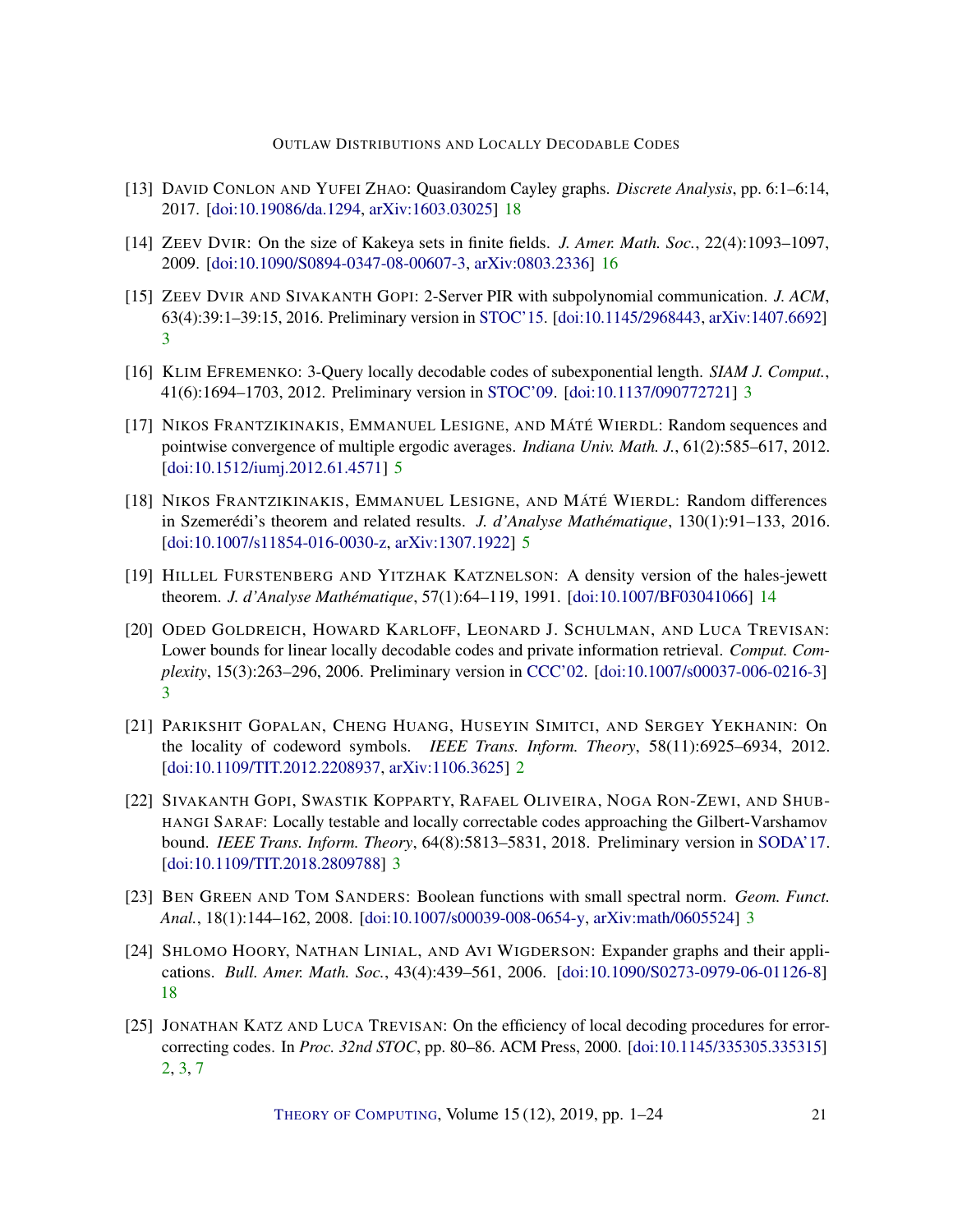- <span id="page-21-1"></span>[26] TALI KAUFMAN AND MADHU SUDAN: Sparse random linear codes are locally decodable and testable. In *Proc. 48th FOCS*, pp. 590–600. IEEE Comp. Soc. Press, 2007. [\[doi:10.1109/FOCS.2007.8\]](http://dx.doi.org/10.1109/FOCS.2007.8) [2](#page-1-0)
- <span id="page-21-2"></span>[27] IORDANIS KERENIDIS AND RONALD DE WOLF: Exponential lower bound for 2-query locally decodable codes via a quantum argument. *J. Comput. System Sci.*, 69(3):395–420, 2004. Preliminary version in [STOC'03.](https://dl.acm.org/citation.cfm?id=780560) [\[doi:10.1016/j.jcss.2004.04.007,](http://dx.doi.org/10.1016/j.jcss.2004.04.007) [arXiv:quant-ph/0208062\]](http://arxiv.org/abs/quant-ph/0208062) [3,](#page-2-0) [5](#page-4-2)
- <span id="page-21-6"></span>[28] SWASTIK KOPPARTY, OR MEIR, NOGA RON-ZEWI, AND SHUBHANGI SARAF: High-rate locally correctable and locally testable codes with sub-polynomial query complexity. *J. ACM*, 64(2):11:1– 11:42, 2017. Preliminary version in [STOC'16.](https://dl.acm.org/citation.cfm?id=2897523) [\[doi:10.1145/3051093,](http://dx.doi.org/10.1145/3051093) [arXiv:1504.05653\]](http://arxiv.org/abs/1504.05653) [3](#page-2-0)
- <span id="page-21-5"></span>[29] SWASTIK KOPPARTY, SHUBHANGI SARAF, AND SERGEY YEKHANIN: High-rate codes with sublinear-time decoding. *J. ACM*, 61(5):28:1-28:20, 2014. Preliminary version in [STOC'11.](https://doi.org/10.1145/1993636.1993660) [\[doi:10.1145/2629416\]](http://dx.doi.org/10.1145/2629416) [3](#page-2-0)
- <span id="page-21-13"></span>[30] ZEPH LANDAU AND ALEXANDER RUSSELL: Random Cayley graphs are expanders: A simple proof of the Alon–Roichman theorem. *[Electron. J. Combin.](https://www.combinatorics.org/ojs/index.php/eljc/article/view/v11i1r62)*, 11(1):R62, 2004. [19](#page-18-1)
- <span id="page-21-8"></span>[31] SHAHAR MENDELSON AND ROMAN VERSHYNIN: Entropy and the combinatorial dimension. *Inventiones Math.*, 152(1):37–55, 2003. [\[doi:10.1007/s00222-002-0266-3,](http://dx.doi.org/10.1007/s00222-002-0266-3) [arXiv:math/0203275\]](http://arxiv.org/abs/math/0203275) [7,](#page-6-4) [11,](#page-10-3) [12](#page-11-1)
- <span id="page-21-0"></span>[32] CLAUDE E. SHANNON: A mathematical theory of communication. *Bell System Tech. J.*, 27(3):379– 423, 623–656, 1948. [\[doi:10.1002/j.1538-7305.1948.tb01338.x\]](http://dx.doi.org/10.1002/j.1538-7305.1948.tb01338.x) [2](#page-1-0)
- <span id="page-21-7"></span>[33] AMIR SHPILKA, AVISHAY TAL, AND BEN LEE VOLK: On the structure of Boolean functions with small spectral norm. *Comput. Complexity*, 26(1):229–273, 2017. Preliminary version in [ITCS'14.](https://doi.org/10.1145/2554797.2554803) [\[doi:10.1007/s00037-015-0110-y,](http://dx.doi.org/10.1007/s00037-015-0110-y) [arXiv:1304.0371\]](http://arxiv.org/abs/1304.0371) [3](#page-2-0)
- <span id="page-21-9"></span>[34] MICHEL TALAGRAND: *Upper and Lower bounds For Stochastic Processes*. Springer, 2014. [\[doi:10.1007/978-3-642-54075-2\]](http://dx.doi.org/10.1007/978-3-642-54075-2) [12](#page-11-1)
- <span id="page-21-10"></span>[35] TERENCE TAO: *Higher Order Fourier Analysis*. Amer. Math. Soc., 2012. [\[doi:10.1090/gsm/142\]](http://dx.doi.org/10.1090/gsm/142) [14](#page-13-4)
- <span id="page-21-12"></span>[36] TERENCE TAO: Algebraic combinatorial geometry: The polynomial method in arithmetic combinatorics, incidence combinatorics, and number theory. *EMS Surveys in Math. Sciences*, 1(1):1–46, 2014. [\[doi:10.4171/EMSS/1,](http://dx.doi.org/10.4171/EMSS/1) [arXiv:1310.6482\]](http://arxiv.org/abs/1310.6482) [16](#page-15-4)
- <span id="page-21-11"></span>[37] TERENCE TAO AND VAN VU: *Additive Combinatorics*. Cambridge Univ. Press, 2006. [\[doi:10.1017/CBO9780511755149\]](http://dx.doi.org/10.1017/CBO9780511755149) [14](#page-13-4)
- <span id="page-21-4"></span>[38] DAVID WOODRUFF: New lower bounds for general locally decodable codes. *[Electronic Colloq.](https://eccc.weizmann.ac.il//eccc-reports/2007/TR07-006/index.html) [Comput. Complexity \(ECCC'07\)](https://eccc.weizmann.ac.il//eccc-reports/2007/TR07-006/index.html)*, 14(6), 2007. [3,](#page-2-0) [5](#page-4-2)
- <span id="page-21-3"></span>[39] SERGEY YEKHANIN: Towards 3-query locally decodable codes of subexponential length. *J. ACM*, 55(1):1:1–1:16, 2008. Preliminary version in [STOC'07.](https://doi.org/10.1145/1250790.1250830) [\[doi:10.1145/1326554.1326555\]](http://dx.doi.org/10.1145/1326554.1326555) [3](#page-2-0)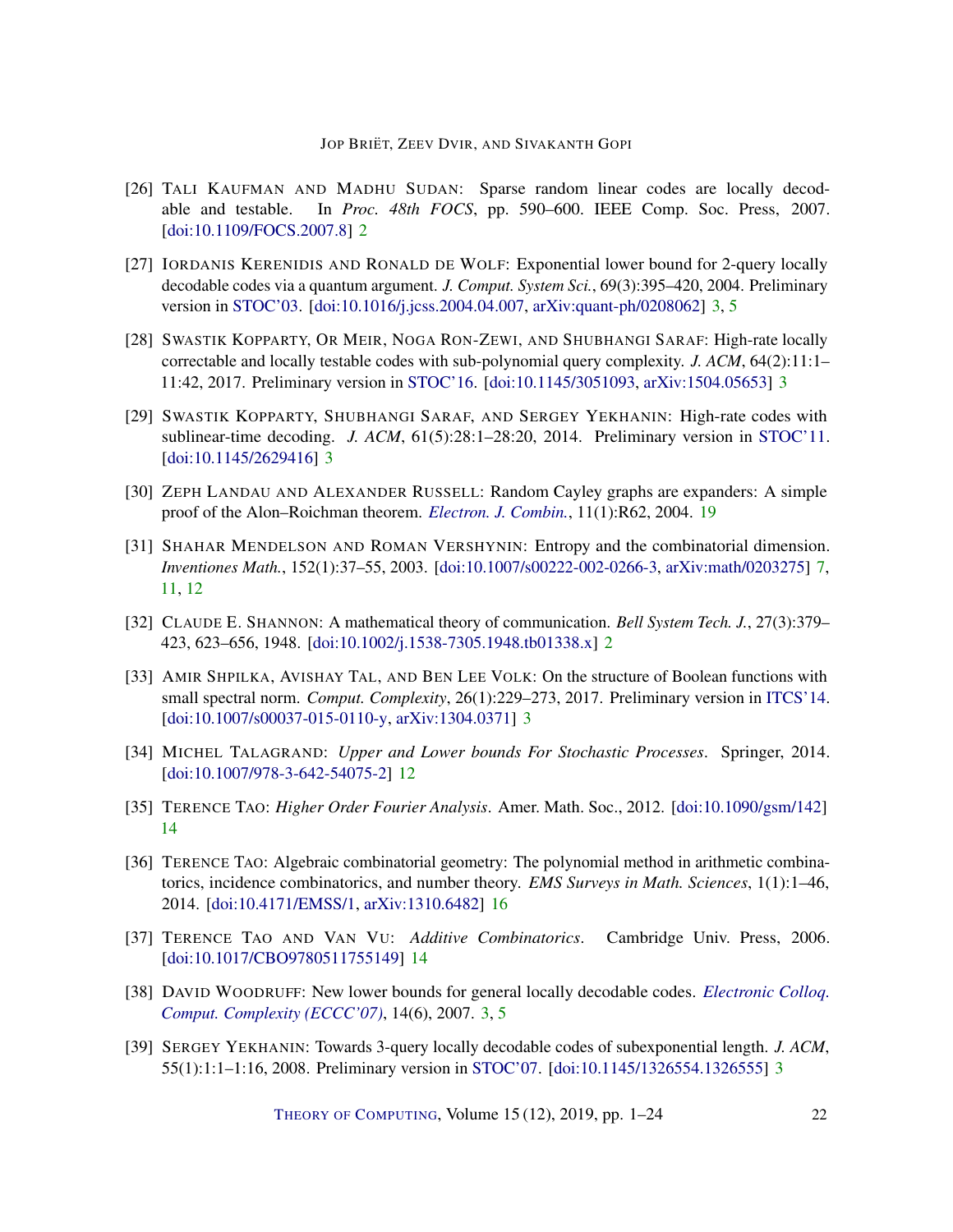## OUTLAW DISTRIBUTIONS AND LOCALLY DECODABLE CODES

<span id="page-22-3"></span>[40] SERGEY YEKHANIN: Locally decodable codes. *Found. Trends Theor. Comput. Sci.*, 6(3):139–255, 2012. Preliminary version in [CSR'11.](https://link.springer.com/chapter/10.1007/978-3-642-20712-9_22) [\[doi:10.1561/0400000030\]](http://dx.doi.org/10.1561/0400000030) [2](#page-1-0)

# <span id="page-22-0"></span>AUTHORS

Jop Briët Senior researcher Centrum Wiskunde & Informatica (CWI) Amsterdam, The Netherlands j.briet@cwi.nl <https://homepages.cwi.nl/~jop/>

<span id="page-22-1"></span>Zeev Dvir Associate professor Department of Computer Science and Department of Mathematics Princeton University zdvir@princeton.edu <www.cs.princeton.edu/~zdvir/>

<span id="page-22-2"></span>Sivakanth Gopi Postdoctoral Researcher Microsoft Redmond sigopi@microsoft.com <https://www.microsoft.com/en-us/research/people/sigopi/>

## ABOUT THE AUTHORS

- JOP BRIËT was born in Leiden, The Netherlands. He spent a year in the United States when he was one year old, but remembers nothing of it. He received his Ph. D. from the University of Amsterdam in 2011 and was advised by Harry Buhrman. He met his coauthors on this paper during a postdoc at the Courant Institute of Mathematical Sciences in New York. He is interested in the interplay between mathematics and theoretical computer science, especially for additive combinatorics, geometric function analysis, coding theory and quantum information.
- ZEEV DVIR was born in Jerusalem, Israel. He received his Ph. D. from the Weizmann Institute in Israel in 2008. His advisors were Ran Raz and Amir Shpilka. He has a broad interest in theoretical computer science and mathematics and especially in computational complexity, pseudorandomness, coding theory and discrete mathematics.